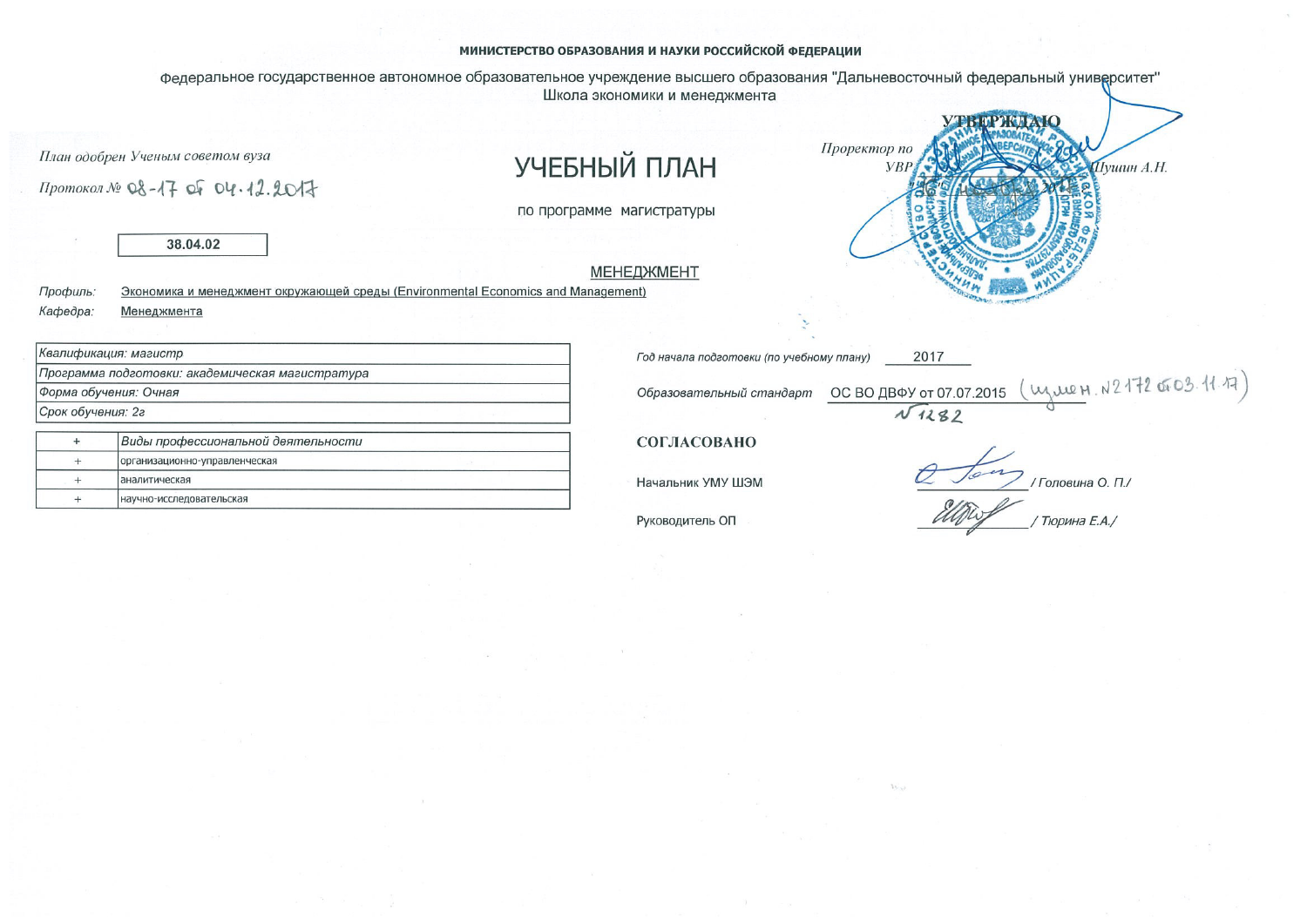## Календарный учебный график

| Нед |  |  |  |  |  | 10 L 11 |  |  |  |  |  |  |  |  |  |  |  | 11   12   13   14   15   16   17   18   19   20   21   22   23   24   25   26   27   28   29   30   31   32   33   34   35   36   37   38   39   40   41   42   43   44   45   46   47   48   49   50 |  |  |  |  |   |  |  |                         |  |  |  |
|-----|--|--|--|--|--|---------|--|--|--|--|--|--|--|--|--|--|--|-------------------------------------------------------------------------------------------------------------------------------------------------------------------------------------------------------|--|--|--|--|---|--|--|-------------------------|--|--|--|
|     |  |  |  |  |  |         |  |  |  |  |  |  |  |  |  |  |  |                                                                                                                                                                                                       |  |  |  |  |   |  |  | $\overline{\mathbf{v}}$ |  |  |  |
|     |  |  |  |  |  |         |  |  |  |  |  |  |  |  |  |  |  |                                                                                                                                                                                                       |  |  |  |  | . |  |  |                         |  |  |  |

## Сводные данные

|           |                                                                                                          |                | Kypc 1                                  |                |                | Kypc 2         |                | Итого          |
|-----------|----------------------------------------------------------------------------------------------------------|----------------|-----------------------------------------|----------------|----------------|----------------|----------------|----------------|
|           |                                                                                                          |                | сем. 1 сем. 2 Всего сем. 3 сем. 4 Всего |                |                |                |                |                |
|           | Теоретическое обучение и<br>рассредоточенные практики                                                    | 18             | 16                                      | 34             | 16             | $\overline{7}$ | 23             | 57             |
| Э         | Экзаменационные сессии                                                                                   | 3              | 3                                       | 6              | 3              | $\overline{2}$ | 5              | 11             |
| У         | Учебная практика                                                                                         |                | $\overline{2}$                          | $\overline{2}$ |                |                |                | $\overline{2}$ |
| п         | Производственная практика                                                                                |                | $\overline{2}$                          | $\overline{2}$ | $\overline{2}$ | 8              | 10             | 12             |
| д         | Защита выпускной квалификационной<br>работы, включая подготовку к<br>процедуре защиты и процедуру защиты |                |                                         |                |                | 4              | $\overline{4}$ | $\overline{4}$ |
| К         | Каникулы                                                                                                 | $\mathfrak{D}$ | 6                                       | 8              | 2              | 8              | 10             | 18             |
| каникулы) | Продолжительность обучения □<br>(не включая нерабочие праздничные дни и                                  |                | более 39 нед                            |                |                | более 39 нед   |                |                |
| Итого     |                                                                                                          | 23             | 29                                      | 52             | 23             | 29             | 52             | 104            |
|           | Студентов                                                                                                |                | 20                                      |                |                |                |                |                |
| Групп     |                                                                                                          |                | $\mathbf{1}$                            |                |                |                |                |                |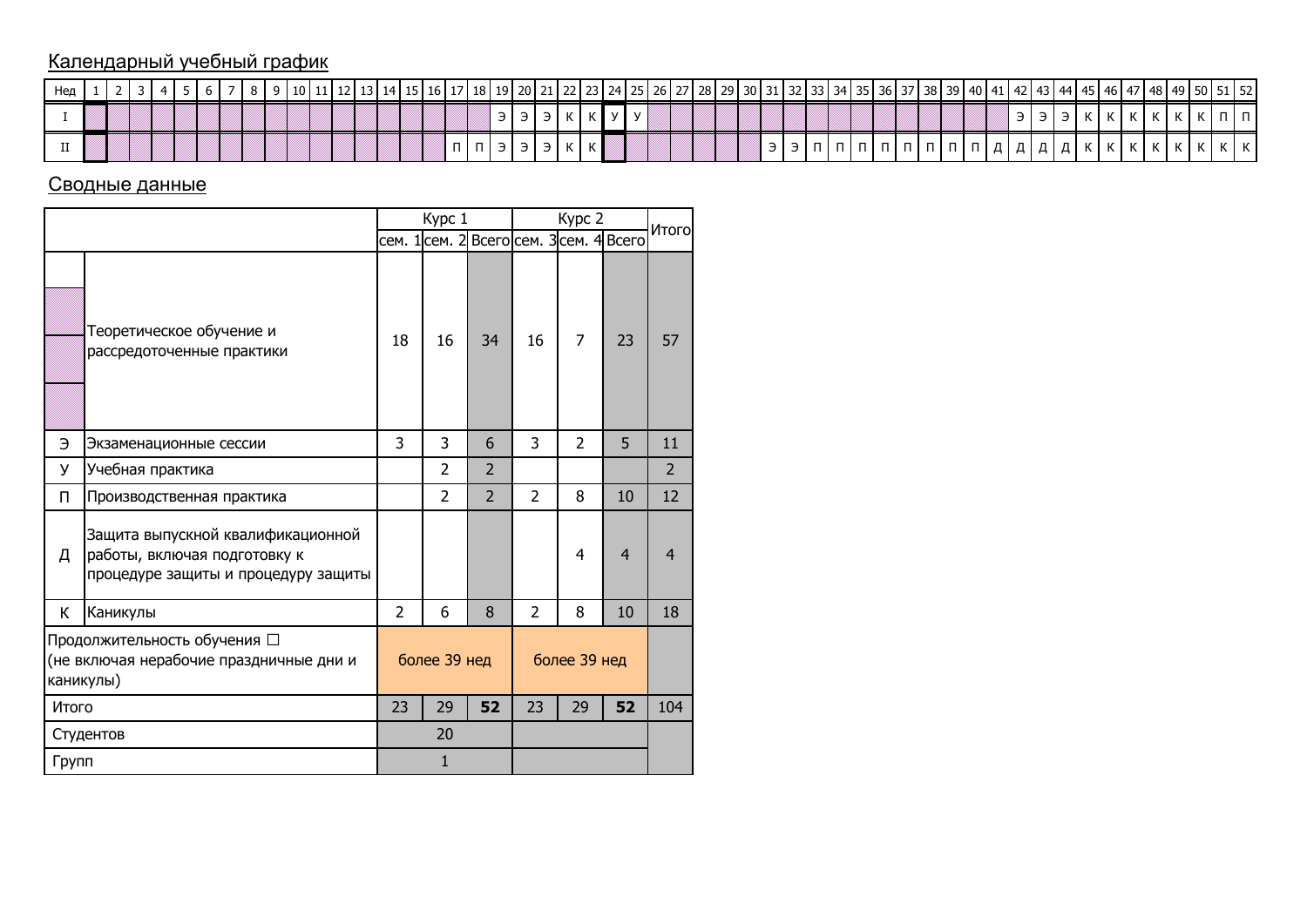|                   |                                                                                                                                                 | Форма контроля          |                | 3.e.           |                |                         |                 | Итого акад.часов |             |                 |     |              |               |                |     |      |     |              |            | Kyp          |           |              |
|-------------------|-------------------------------------------------------------------------------------------------------------------------------------------------|-------------------------|----------------|----------------|----------------|-------------------------|-----------------|------------------|-------------|-----------------|-----|--------------|---------------|----------------|-----|------|-----|--------------|------------|--------------|-----------|--------------|
|                   |                                                                                                                                                 |                         |                |                |                |                         |                 |                  |             |                 |     |              |               |                |     |      |     | Сем. 1       |            |              |           |              |
| Индекс            | Наименование                                                                                                                                    | Экза<br>мен             | Зачет          | Зачет с<br>ΟЦ. | Экспер<br>тное | Факт                    | Часов<br>в з.е. | Экспер<br>тное   | По<br>плану | Контакт<br>часы | CP  | Конт<br>роль | Интер<br>часы | 3.e.           | Лек | Лаб  | Пp  | Пp<br>интер. | <b>KCP</b> | Консул<br>ЬΤ | <b>CP</b> | Конт<br>роль |
|                   | Блок 1.Дисциплины (модули)                                                                                                                      |                         |                |                |                |                         |                 |                  |             |                 |     |              |               |                |     |      |     |              |            |              |           |              |
| Базовая часть     |                                                                                                                                                 |                         |                |                |                |                         |                 |                  |             |                 |     |              |               |                |     |      |     |              |            |              |           |              |
| <b>51.5.01</b>    | Global Research Communication (Глобальная научная                                                                                               |                         | 3              |                | $\mathbf{3}$   | 3                       | 36              | 108              | 108         | 72              | 36  |              |               |                |     |      |     |              |            |              |           |              |
| Б1.Б.02           | коммуникация)<br>Critical Thinking and Research (Критическое                                                                                    | 1                       |                |                | 5              | 5                       | 36              | 180              | 180         | 84              | 60  | 36           |               | 5              | 14  |      | 34  |              | 36         |              | 60        | 36           |
| Б1.Б.03           | мышление и исследования)<br>Economics and Management: Adaptation Course                                                                         | 1                       |                |                | 5              | 5                       | 36              | 180              | 180         | 72              | 72  | 36           |               | 5              | 18  |      | 36  |              | 18         |              | 72        | 36           |
| Б1.Б.04           | (Экономика и управление: адаптационный курс)<br>The management strategy. Portfolio management<br>(Управление стратегий. Портфельное управление) | $\overline{2}$          | $\mathbf{1}$   |                | 5              | 5                       | 36              | 180              | 180         | 84              | 60  | 36           | <u>18</u>     | $\overline{2}$ | 18  |      | 18  | 2            |            |              | 36        |              |
|                   |                                                                                                                                                 |                         |                |                | 18             | 18                      |                 | 648              | 648         | 312             | 228 | 108          | 18            | 12             | 50  |      | 88  | 9            | 54         |              | 168       | 72           |
| Вариативная часть |                                                                                                                                                 |                         |                |                |                |                         |                 |                  |             |                 |     |              |               |                |     |      |     |              |            |              |           |              |
| Б1.В.01           | Environmental Economics (Экономика окружающей<br>среды)                                                                                         | 3                       | $\overline{2}$ |                | 8              | 8                       | 36              | 288              | 288         | 126             | 126 | 36           | 36            |                |     |      |     |              |            |              |           |              |
| 61.B.02           | Resources, Environment and Sustainability (Ресурсы,<br>среда и устойчивое развитие)                                                             | $\overline{2}$          |                |                | 4              | 4                       | 36              | 144              | 144         | 72              | 36  | 36           | 18            |                |     |      |     |              |            |              |           |              |
| <b>Б1.В.03</b>    | Firms and Markets (Фирмы и рынки)                                                                                                               | $\overline{1}$          |                |                | $\overline{4}$ | $\overline{4}$          | 36              | 144              | 144         | 72              | 36  | 36           | 18            | $\overline{4}$ | 18  |      | 18  | 18           | 36         |              | 36        | 36           |
| 61.B.04           | Green Gases and Ecosystems (Парниковые газы и<br>экосистемы)                                                                                    |                         | 3              |                | 3              | 3                       | 36              | 108              | 108         | 36              | 72  |              | 18            |                |     |      |     |              |            |              |           |              |
| <b>51.B.05</b>    | Econometrics (Эконометрика)                                                                                                                     | $\overline{2}$          | $\mathbf{1}$   |                | $\overline{7}$ | $\overline{7}$          | 36              | 252              | 252         | 108             | 108 | 36           |               | $\overline{3}$ | 12  | 12   | 12  |              | 18         |              | 54        |              |
| Б1.В.ДВ.01        | Research Methods (Методы исследований)                                                                                                          |                         | $\overline{2}$ |                | $\overline{3}$ | $\overline{\mathbf{3}}$ |                 | 108              | 108         | 72              | 36  |              | 18            |                |     |      |     |              |            |              |           |              |
| Б1.В.ДВ.01.01     | Research Methods Track 1 (Методы исследований 1)                                                                                                |                         | 2              |                | 3              | 3                       | 36              | 108              | 108         | 72              | 36  |              | <u>18</u>     |                |     |      |     |              |            |              |           |              |
| Б1.В.ДВ.01.02     | Research Methods Track 2 (Методы исследований 2)                                                                                                |                         | 2              |                | 3              | 3                       | 36              | 108              | 108         | 72              | 36  |              | <u>18</u>     |                |     |      |     |              |            |              |           |              |
| Б1.В.ДВ.01.03     | Research Methods Track 3 (Методы исследований 3)                                                                                                |                         | $\overline{2}$ |                | 3              | 3                       | 36              | 108              | 108         | 72              | 36  |              | <u>18</u>     |                |     |      |     |              |            |              |           |              |
| Б1.В.ДВ.02        | Marketing Management (Маркетинговое<br>управление)                                                                                              | 34                      |                |                | $\overline{7}$ | $\overline{\mathbf{z}}$ |                 | 252              | 252         | 108             | 72  | 72           | 54            |                |     |      |     |              |            |              |           |              |
| Б1.В.ДВ.02.01     | Marketing Management (Маркетинговое управление<br>в индустрии туризма и гостеприимства)                                                         | 34                      |                |                | $\overline{7}$ | $\overline{7}$          | 36              | 252              | 252         | 108             | 72  | 72           | 54            |                |     |      |     |              |            |              |           |              |
| Б1.В.ДВ.02.02     | Marketing Management (Маркетинговое управление<br>в международном бизнесе)                                                                      | 34                      |                |                | $\overline{7}$ | $\overline{7}$          | 36              | 252              | 252         | 108             | 72  | 72           | 54            |                |     |      |     |              |            |              |           |              |
| Б1.В.ДВ.03        | Дисциплины (модули) по выбору 3 (ДВ.3)                                                                                                          | 3                       |                |                | $\overline{4}$ | $\overline{\mathbf{4}}$ |                 | 144              | 144         | 36              | 72  | 36           | 18            |                |     |      |     |              |            |              |           |              |
| Б1.В.ДВ.03.01     | Ecological Tourism (Экологический туризм)                                                                                                       | 3                       |                |                | $\overline{4}$ | 4                       | 36              | 144              | 144         | 36              | 72  | 36           | <u>18</u>     |                |     |      |     |              |            |              |           |              |
| Б1.В.ДВ.03.02     | Entrepreneurship (Предпринимательство)                                                                                                          | 3                       |                |                | 4              | 4                       | 36              | 144              | 144         | 36              | 72  | 36           | <u>18</u>     |                |     |      |     |              |            |              |           |              |
| Б1.В.ДВ.04        | Дисциплины (модули) по выбору 4 (ДВ.4)                                                                                                          | $\overline{\mathbf{4}}$ |                |                | 5              | 5                       |                 | 180              | 180         | 72              | 72  | 36           | 36            |                |     |      |     |              |            |              |           |              |
| Б1.В.ДВ.04.01     | Presentation Skills (Развитие навыков презентации)                                                                                              | $\overline{4}$          |                |                | 5              | 5                       | 36              | 180              | 180         | 72              | 72  | 36           | 36            |                |     |      |     |              |            |              |           |              |
| Б1.В.ДВ.04.02     | Effective Business Presentations (Эффективные<br>бизнес презентации)                                                                            | $\overline{4}$          |                |                | 5              | 5                       | 36              | 180              | 180         | 72              | 72  | 36           | 36            |                |     |      |     |              |            |              |           |              |
|                   |                                                                                                                                                 |                         |                |                | 45             | 45                      |                 | 1620             | 1620        | 702             | 630 | 288          | 216           | $\overline{z}$ | 30  | $12$ | 30  | 18           | 54         |              | 90        | 36           |
|                   |                                                                                                                                                 |                         |                |                | 63             | 63                      |                 | 2268             | 2268        | 1014            | 858 | 396          | 234           | 19             | 80  | 12   | 118 | 27           | 108        |              | 258       | 108          |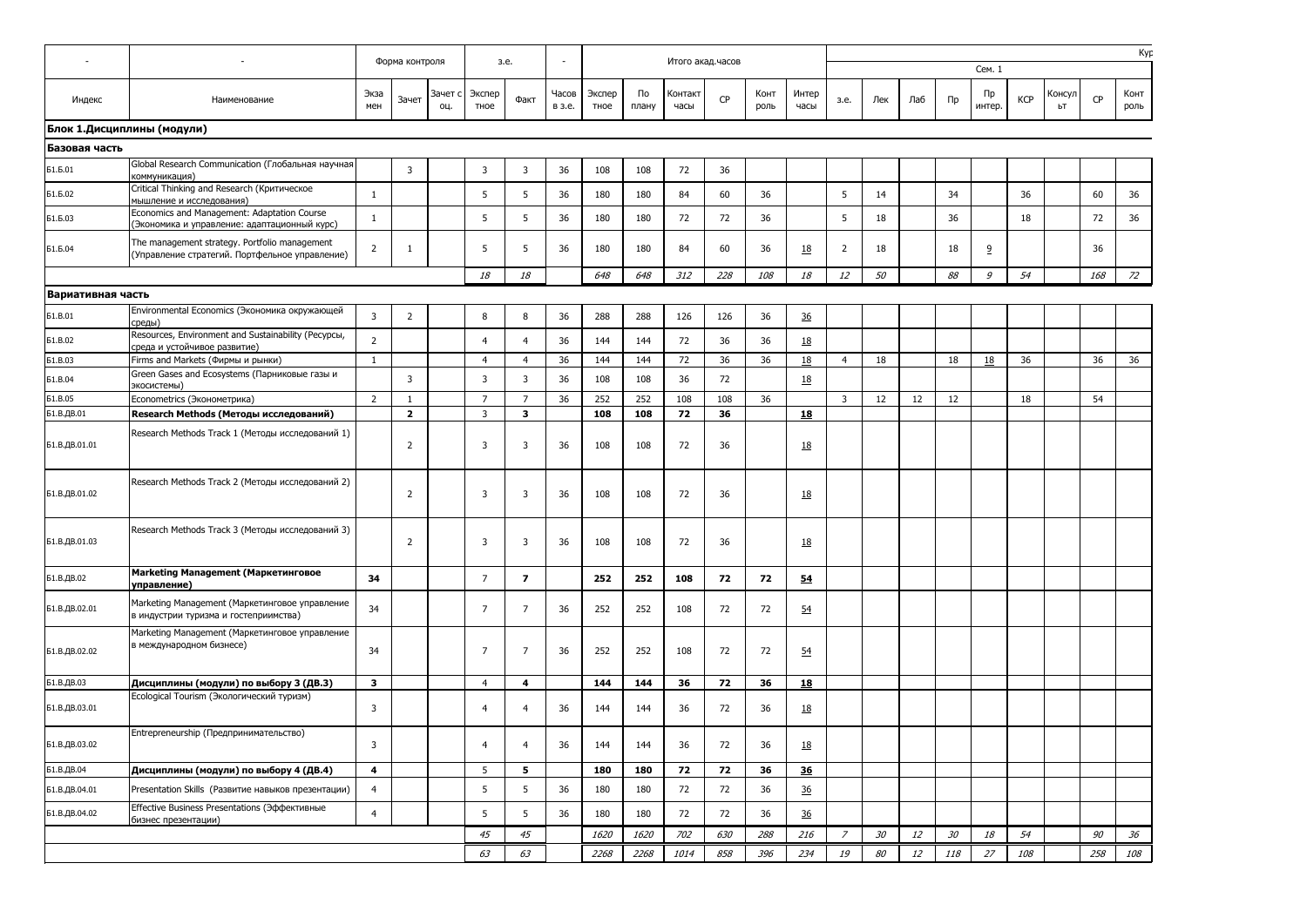|                                                                                                   | Kypc 2<br>c 1           |     |     |       |              |            |              |     |              |                             |                         |     |     |              |            |              |     |              |                |     |     |         |              |            |              |     |              |
|---------------------------------------------------------------------------------------------------|-------------------------|-----|-----|-------|--------------|------------|--------------|-----|--------------|-----------------------------|-------------------------|-----|-----|--------------|------------|--------------|-----|--------------|----------------|-----|-----|---------|--------------|------------|--------------|-----|--------------|
|                                                                                                   |                         |     |     |       | Сем. 2       |            |              |     |              |                             |                         |     |     | Сем. 3       |            |              |     |              |                |     |     |         | Сем. 4       |            |              |     |              |
| Наименование                                                                                      | 3.e.                    | Лек | Лаб | $\Pi$ | Пр<br>интер. | <b>KCP</b> | Консул<br>ЬT | CP  | Конт<br>роль | 3.e.                        | Лек                     | Лаб | Пр  | Пр<br>интер. | <b>KCP</b> | Консул<br>ЬT | CP  | Конт<br>роль | 3.e.           | Лек | Лаб | $\Pi$ p | Пр<br>интер. | <b>KCP</b> | Консул<br>ЬT | CP  | Конт<br>роль |
| іины (модули)                                                                                     |                         |     |     |       |              |            |              |     |              |                             |                         |     |     |              |            |              |     |              |                |     |     |         |              |            |              |     |              |
|                                                                                                   |                         |     |     |       |              |            |              |     |              |                             |                         |     |     |              |            |              |     |              |                |     |     |         |              |            |              |     |              |
| Global Research Communication (Глобальная научная<br>коммуникация)                                |                         |     |     |       |              |            |              |     |              | 3                           | $\overline{4}$          |     | 32  |              | 36         |              | 36  |              |                |     |     |         |              |            |              |     |              |
| Critical Thinking and Research (Критическое<br>мышление и исследования)                           |                         |     |     |       |              |            |              |     |              |                             |                         |     |     |              |            |              |     |              |                |     |     |         |              |            |              |     |              |
| Economics and Management: Adaptation Course<br>(Экономика и управление: адаптационный курс)       |                         |     |     |       |              |            |              |     |              |                             |                         |     |     |              |            |              |     |              |                |     |     |         |              |            |              |     |              |
| The management strategy. Portfolio management<br>(Управление стратегий. Портфельное управление)   | 3                       | 12  |     | 24    | 9            | 12         |              | 24  | 36           |                             |                         |     |     |              |            |              |     |              |                |     |     |         |              |            |              |     |              |
|                                                                                                   | $\mathcal{Z}$           | 12  |     | 24    | 9            | 12         |              | 24  | 36           | $\mathcal{Z}_{\mathcal{Z}}$ | $\overline{4}$          |     | 32  |              | 36         |              | 36  |              |                |     |     |         |              |            |              |     |              |
| ІСТЬ                                                                                              |                         |     |     |       |              |            |              |     |              |                             |                         |     |     |              |            |              |     |              |                |     |     |         |              |            |              |     |              |
| Environmental Economics (Экономика окружающей<br>среды)                                           | $\overline{4}$          | 18  |     | 18    | 18           | 36         |              | 72  |              | $\overline{4}$              | 9                       |     | 27  | 18           | 18         |              | 54  | 36           |                |     |     |         |              |            |              |     |              |
| Resources, Environment and Sustainability (Ресурсы,<br>среда и устойчивое развитие)               | $\overline{4}$          | 18  |     | 18    | <u>18</u>    | 36         |              | 36  | 36           |                             |                         |     |     |              |            |              |     |              |                |     |     |         |              |            |              |     |              |
| Firms and Markets (Фирмы и рынки)<br>Green Gases and Ecosystems (Парниковые газы и<br>экосистемы) |                         |     |     |       |              |            |              |     |              | 3                           |                         |     | 36  | 18           |            |              | 72  |              |                |     |     |         |              |            |              |     |              |
| Econometrics (Эконометрика)                                                                       | $\overline{4}$          | 12  | 12  | 12    |              | 18         |              | 54  | 36           |                             |                         |     |     |              |            |              |     |              |                |     |     |         |              |            |              |     |              |
| Research Methods (Методы исследований)                                                            | $\overline{\mathbf{3}}$ | 18  |     | 18    | 18           | 36         |              | 36  |              |                             |                         |     |     |              |            |              |     |              |                |     |     |         |              |            |              |     |              |
| Research Methods Track 1 (Методы исследований 1)                                                  | 3                       | 18  |     | 18    | <u>18</u>    | 36         |              | 36  |              |                             |                         |     |     |              |            |              |     |              |                |     |     |         |              |            |              |     |              |
| Research Methods Track 2 (Методы исследований 2)                                                  | 3                       | 18  |     | 18    | <u>18</u>    | 36         |              | 36  |              |                             |                         |     |     |              |            |              |     |              |                |     |     |         |              |            |              |     |              |
| Research Methods Track 3 (Методы исследований 3)                                                  | 3                       | 18  |     | 18    | <u>18</u>    | 36         |              | 36  |              |                             |                         |     |     |              |            |              |     |              |                |     |     |         |              |            |              |     |              |
| Marketing Management (Маркетинговое<br>управление)                                                |                         |     |     |       |              |            |              |     |              | $\overline{3}$              | $\overline{\mathbf{z}}$ |     | 29  | 27           |            |              | 36  | 36           | $\overline{4}$ |     |     | 36      | 27           | 36         |              | 36  | 36           |
| Marketing Management (Маркетинговое управление<br>в индустрии туризма и гостеприимства)           |                         |     |     |       |              |            |              |     |              | 3                           | $\overline{7}$          |     | 29  | 27           |            |              | 36  | 36           | $\overline{4}$ |     |     | 36      | 27           | 36         |              | 36  | 36           |
| Marketing Management (Маркетинговое управление<br>в международном бизнесе)                        |                         |     |     |       |              |            |              |     |              | 3                           | $\overline{7}$          |     | 29  | 27           |            |              | 36  | 36           | $\overline{4}$ |     |     | 36      | 27           | 36         |              | 36  | 36           |
| Дисциплины (модули) по выбору 3 (ДВ.3)                                                            |                         |     |     |       |              |            |              |     |              | $\overline{4}$              |                         |     | 36  | <u>18</u>    |            |              | 72  | 36           |                |     |     |         |              |            |              |     |              |
| Ecological Tourism (Экологический туризм)                                                         |                         |     |     |       |              |            |              |     |              | $\overline{4}$              |                         |     | 36  | 18           |            |              | 72  | 36           |                |     |     |         |              |            |              |     |              |
| Entrepreneurship (Предпринимательство)                                                            |                         |     |     |       |              |            |              |     |              | $\overline{4}$              |                         |     | 36  | <u>18</u>    |            |              | 72  | 36           |                |     |     |         |              |            |              |     |              |
| Дисциплины (модули) по выбору 4 (ДВ.4)                                                            |                         |     |     |       |              |            |              |     |              |                             |                         |     |     |              |            |              |     |              | 5              |     |     | 36      | 36           | 36         |              | 72  | 36           |
| Presentation Skills (Развитие навыков презентации)                                                |                         |     |     |       |              |            |              |     |              |                             |                         |     |     |              |            |              |     |              | 5              |     |     | 36      | 36           | 36         |              | 72  | 36           |
| Effective Business Presentations (Эффективные<br>бизнес презентации)                              |                         |     |     |       |              |            |              |     |              |                             |                         |     |     |              |            |              |     |              | 5              |     |     | 36      | 36           | 36         |              | 72  | 36           |
|                                                                                                   | 15                      | 66  | 12  | 66    | 54           | 126        |              | 198 | 72           | 14                          | 16                      |     | 128 | 81           | 18         |              | 234 | 108          | $\mathcal G$   |     |     | 72      | 63           | 72         |              | 108 | 72           |
|                                                                                                   | 18                      | 78  | 12  | 90    | 63           | 138        |              | 222 | 108          | 17                          | 20                      |     | 160 | 81           | 54         |              | 270 | 108          | $\mathcal{G}$  |     |     | 72      | 63           | 72         |              | 108 | 72           |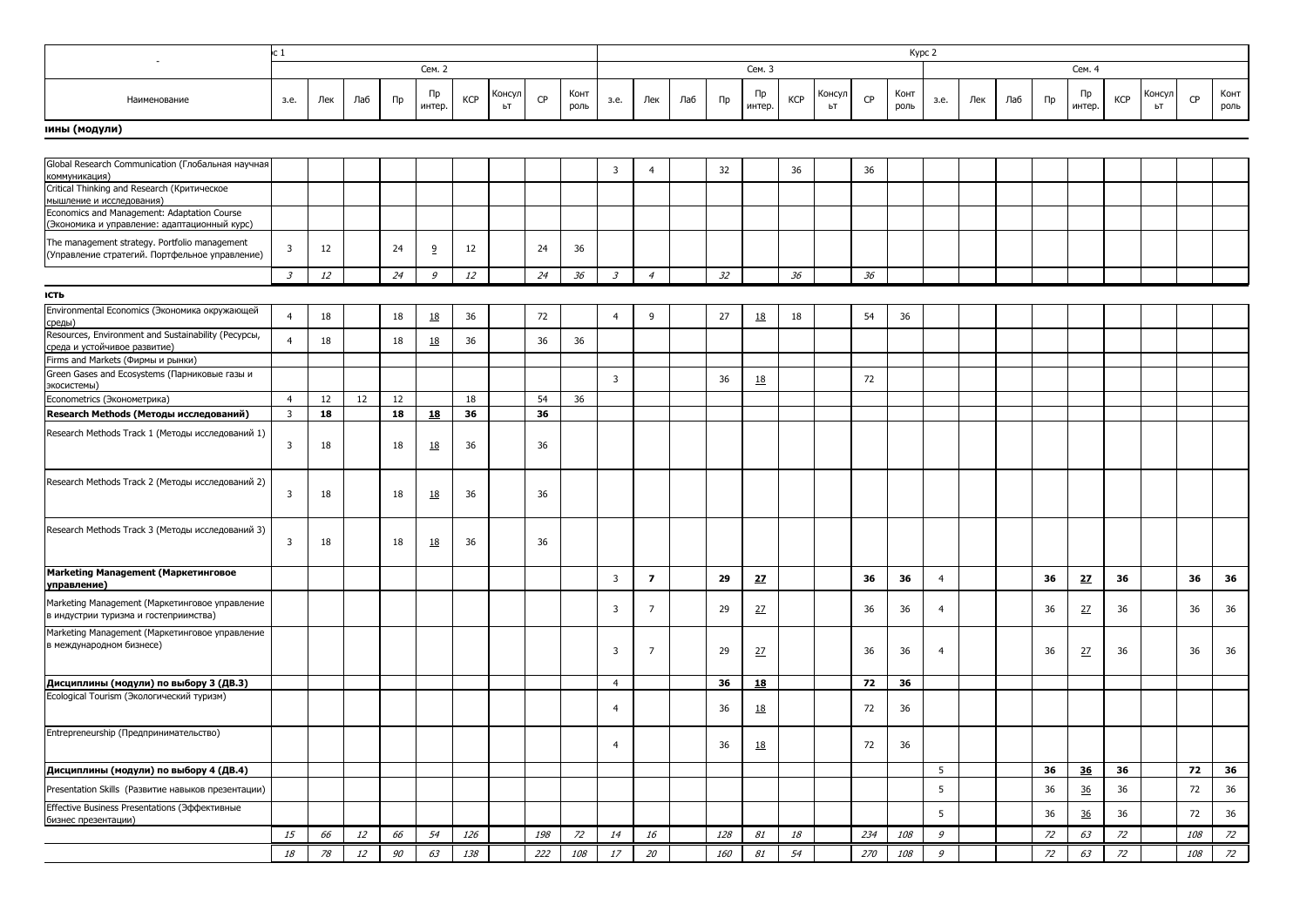|                                                                                                 |     | Закрепленная кафедра              |                                             |
|-------------------------------------------------------------------------------------------------|-----|-----------------------------------|---------------------------------------------|
| Наименование                                                                                    | Код | Наименование                      | Компетенции                                 |
| іины (модули)                                                                                   |     |                                   |                                             |
|                                                                                                 |     |                                   |                                             |
| Global Research Communication (Глобальная научная<br>коммуникация)                              | 13  | Менеджмента                       | OK-1; OK-3; OK-6; OK-7; NK-11               |
| Critical Thinking and Research (Критическое<br>мышление и исследования)                         | 133 | Академический департамент         | OK-2; OK-4; OK-5; OK-8; OK-10; ONK-1; ONK-3 |
| Economics and Management: Adaptation Course<br>(Экономика и управление: адаптационный курс)     | 133 | Академический департамент         | OK-4; OK-8; OK-9; NK-1                      |
| The management strategy. Portfolio management<br>(Управление стратегий. Портфельное управление) | 13  | Менеджмента                       | OK-2; ONK-2; NK-2; NK-5; NK-6; NK-7; NK-14  |
|                                                                                                 |     |                                   |                                             |
| ІСТЬ<br>Environmental Economics (Экономика окружающей                                           |     |                                   |                                             |
| среды)                                                                                          | 13  | Менеджмента                       | ПК-8; ПК-9; ПК-10; ПК-14                    |
| Resources, Environment and Sustainability (Ресурсы,<br>среда и устойчивое развитие)             | 111 | Экологии                          | $\Pi K-11$                                  |
| Firms and Markets (Фирмы и рынки)                                                               | 133 | Академический департамент         | ПК-8; ПК-9; ПК-14                           |
| Green Gases and Ecosystems (Парниковые газы и<br>экосистемы)                                    | 94  | Почвоведения                      | ОПК-3; ПК-8; ПК-11                          |
| Econometrics (Эконометрика)                                                                     | 133 | Академический департамент         | ОПК-3; ПК-5; ПК-6; ПК-8; ПК-9; ПК-12        |
| Research Methods (Методы исследований)                                                          |     |                                   | ОПК-3; ПК-8; ПК-12; ПК-13; ПК-14            |
| Research Methods Track 1 (Методы исследований 1)                                                | 13  | Менеджмента                       | ОПК-3; ПК-8; ПК-12; ПК-13; ПК-14            |
| Research Methods Track 2 (Методы исследований 2)                                                | 13  | Менеджмента                       | ОПК-3; ПК-8; ПК-12; ПК-13; ПК-14            |
| Research Methods Track 3 (Методы исследований 3)                                                | 133 | Академический департамент         | ОПК-3; ПК-8; ПК-12; ПК-13; ПК-14            |
| Marketing Management (Маркетинговое<br>управление)                                              |     |                                   | ОПК-2; ПК-2; ПК-3; ПК-5; ПК-6; ПК-7; ПК-9   |
| Marketing Management (Маркетинговое управление<br>в индустрии туризма и гостеприимства)         | 5   | Маркетинга, коммерции и логистики | ОПК-2; ПК-2; ПК-3; ПК-5; ПК-6; ПК-7; ПК-9   |
| Marketing Management (Маркетинговое управление<br>в международном бизнесе)                      | 5   | Маркетинга, коммерции и логистики | ОПК-2; ПК-2; ПК-3; ПК-5; ПК-6; ПК-7; ПК-9   |
| Дисциплины (модули) по выбору 3 (ДВ.3)                                                          |     |                                   | ОПК-3; ПК-3; ПК-4                           |
| Ecological Tourism (Экологический туризм)                                                       | 3   | Сервиса и туризма                 | ОПК-3; ПК-3; ПК-4                           |
| Entrepreneurship (Предпринимательство)                                                          | 13  | Менеджмента                       | ПК-2; ПК-3; ПК-4; ПК-5; ПК-6                |
|                                                                                                 |     |                                   | ОПК-1; ПК-11; ПК-12                         |
| Дисциплины (модули) по выбору 4 (ДВ.4)                                                          |     |                                   |                                             |
| Presentation Skills (Развитие навыков презентации)                                              | 13  | Менеджмента                       | ОПК-1; ПК-11; ПК-12                         |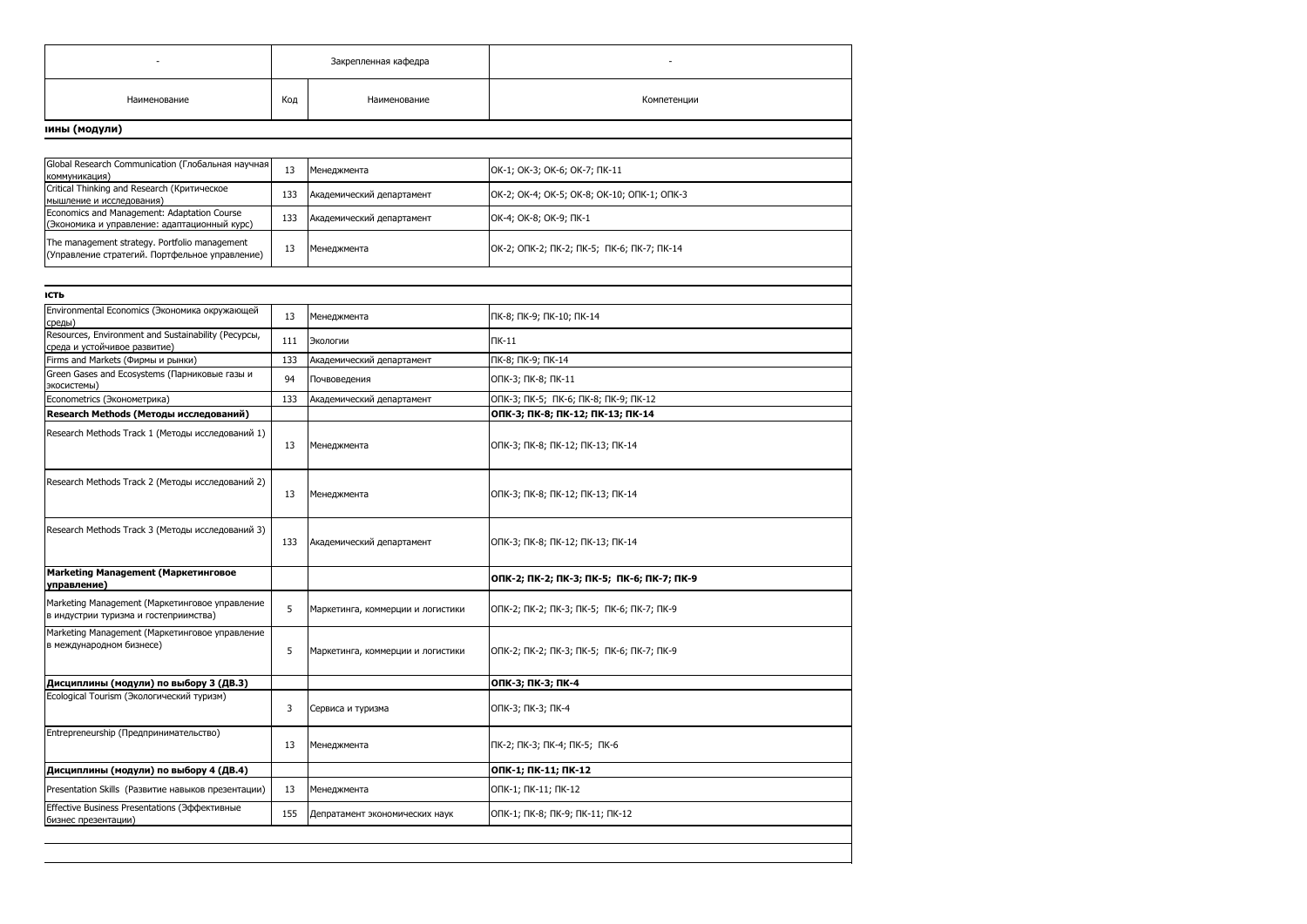| $\overline{\phantom{a}}$ | Форма контроля<br>Итого акад.часов<br>з.е.                                                                                                                        |                |                |                |                |                |                 |                |             |                 |     |              |               |                         |     |     |            |              |            |              |     | Kyp          |
|--------------------------|-------------------------------------------------------------------------------------------------------------------------------------------------------------------|----------------|----------------|----------------|----------------|----------------|-----------------|----------------|-------------|-----------------|-----|--------------|---------------|-------------------------|-----|-----|------------|--------------|------------|--------------|-----|--------------|
|                          |                                                                                                                                                                   |                |                |                |                |                |                 |                |             |                 |     |              |               |                         |     |     |            | Сем. 1       |            |              |     |              |
| Индекс                   | Наименование                                                                                                                                                      | Экза<br>мен    | Зачет          | Зачет с<br>ΟЦ. | Экспер<br>тное | Факт           | Часов<br>в з.е. | Экспер<br>тное | По<br>плану | Контакт<br>часы | CP  | Конт<br>роль | Интер<br>часы | 3.e.                    | Лек | Лаб | Пр         | Пр<br>интер. | <b>KCP</b> | Консул<br>ЬΤ | CP  | Конт<br>роль |
|                          | Блок 2. Практики, в том числе научно-исследовательская работа (НИР)                                                                                               |                |                |                |                |                |                 |                |             |                 |     |              |               |                         |     |     |            |              |            |              |     |              |
| Вариативная часть        |                                                                                                                                                                   |                |                |                |                |                |                 |                |             |                 |     |              |               |                         |     |     |            |              |            |              |     |              |
| 62.B.01(H)               | Research Workshop (Научно-исследовательский<br>семинар)                                                                                                           |                |                | 123            | 9              | 9              | 36              | 324            | 324         | 216             | 108 |              |               | 3                       |     |     | 36         |              | 36         |              | 36  |              |
| Б2.В.02(П)               | Research Project (Научно-исследовательская<br>работа)                                                                                                             |                |                | 123            | 12             | 12             | 36              | 432            | 432         | 216             | 216 |              |               | $\overline{4}$          |     |     | 36         |              | 36         |              | 72  |              |
| Б2.В.03(П)               | Research Project (Научно-исследовательская<br>работа)                                                                                                             |                |                | $\overline{4}$ | 3              | $\overline{3}$ | 36              | 108            | 108         | 72              | 36  |              |               |                         |     |     |            |              |            |              |     |              |
| Б2.В.04(У)               | Academic Internship for Primary Professional Skills<br>(Учебная практика по получению первичных<br>профессиональных умений и навыков)                             |                |                | $\overline{2}$ | 3              | $\overline{3}$ | 36              | 108            | 108         | 72              | 36  |              |               |                         |     |     |            |              |            |              |     |              |
| Б2.В.05(У)               | Academic Internship for Primary Professional Skills<br>(Учебная практика по получению первичных<br>профессиональных умений и навыков)                             |                |                | 13             | 6              | 6              | 36              | 216            | 216         | 108             | 108 |              |               | $\overline{\mathbf{3}}$ |     |     | 36         |              | 18         |              | 54  |              |
| $52.B.06(\Pi)$           | Technology Internship in Analytics and Research<br>(Технологическая практика в аналитической;<br>научно-исследовательской деятельности)                           |                |                | $\overline{2}$ | 3              | 3              | 36              | 108            | 108         | 72              | 36  |              |               |                         |     |     |            |              |            |              |     |              |
| $52.B.07(\Pi)$           | Internship for Organisational and Managerial Skills<br>(Практика по получению профессиональных<br>умений и опыта в организационно-управленческой<br>деятельности) |                |                | $\overline{3}$ | 3              | $\overline{3}$ | 36              | 108            | 108         | 72              | 36  |              |               |                         |     |     |            |              |            |              |     |              |
| Б2.В.08(П)               | Research Internship (Преддипломная практика)                                                                                                                      |                |                | $\overline{4}$ | 12             | 12             | 36              | 432            | 432         | 72              | 360 |              |               |                         |     |     |            |              |            |              |     |              |
|                          |                                                                                                                                                                   |                |                |                | 51             | 51             |                 | 1836           | 1836        | 900             | 936 |              |               | 10                      |     |     | 108        |              | 90         |              | 162 |              |
|                          |                                                                                                                                                                   |                |                |                | 51             | 51             |                 | 1836           | 1836        | 900             | 936 |              |               | 10                      |     |     | <i>108</i> |              | 90         |              | 162 |              |
|                          | Блок З.Государственная итоговая аттестация                                                                                                                        |                |                |                |                |                |                 |                |             |                 |     |              |               |                         |     |     |            |              |            |              |     |              |
| Базовая часть            |                                                                                                                                                                   |                |                |                |                |                |                 |                |             |                 |     |              |               |                         |     |     |            |              |            |              |     |              |
| 53.5.01(Д)               | Thesis Defence: Preparations and Procedure(Защита<br>выпускной квалификационной работы (ВКР),<br>включая подготовку к процедуре защиты и<br>процедуру защиты)     | $\overline{4}$ |                |                | 6              | 6              | 36              | 216            | 216         | 18              | 162 | 36           |               |                         |     |     |            |              |            |              |     |              |
|                          |                                                                                                                                                                   |                |                |                | 6              | 6              |                 | 216            | 216         | 18              | 162 | 36           |               |                         |     |     |            |              |            |              |     |              |
|                          |                                                                                                                                                                   |                |                |                | 6              | 6              |                 | 216            | 216         | 18              | 162 | 36           |               |                         |     |     |            |              |            |              |     |              |
| ФТД.Факультативы         |                                                                                                                                                                   |                |                |                |                |                |                 |                |             |                 |     |              |               |                         |     |     |            |              |            |              |     |              |
| Вариативная часть        |                                                                                                                                                                   |                |                |                |                |                |                 |                |             |                 |     |              |               |                         |     |     |            |              |            |              |     |              |
| ФТД.В.01                 | Practice of your pwn start-up foundation (Практика<br>создания собственного бизнеса)                                                                              |                | $\overline{2}$ |                | $\mathbf{1}$   | $\mathbf{1}$   | 36              | 36             | 36          | 18              | 18  |              |               |                         |     |     |            |              |            |              |     |              |
| ФТД.В.02                 | Personal Development Management (Управление<br>личностным развитием)                                                                                              |                | $\overline{2}$ |                | $\mathbf{1}$   | $\mathbf{1}$   | 36              | 36             | 36          | 18              | 18  |              |               |                         |     |     |            |              |            |              |     |              |
|                          |                                                                                                                                                                   |                |                |                | $\overline{2}$ | $\overline{2}$ |                 | 72             | 72          | 36              | 36  |              |               |                         |     |     |            |              |            |              |     |              |
|                          |                                                                                                                                                                   |                |                |                | $\overline{z}$ | $\overline{z}$ |                 | 72             | 72          | 36              | 36  |              |               |                         |     |     |            |              |            |              |     |              |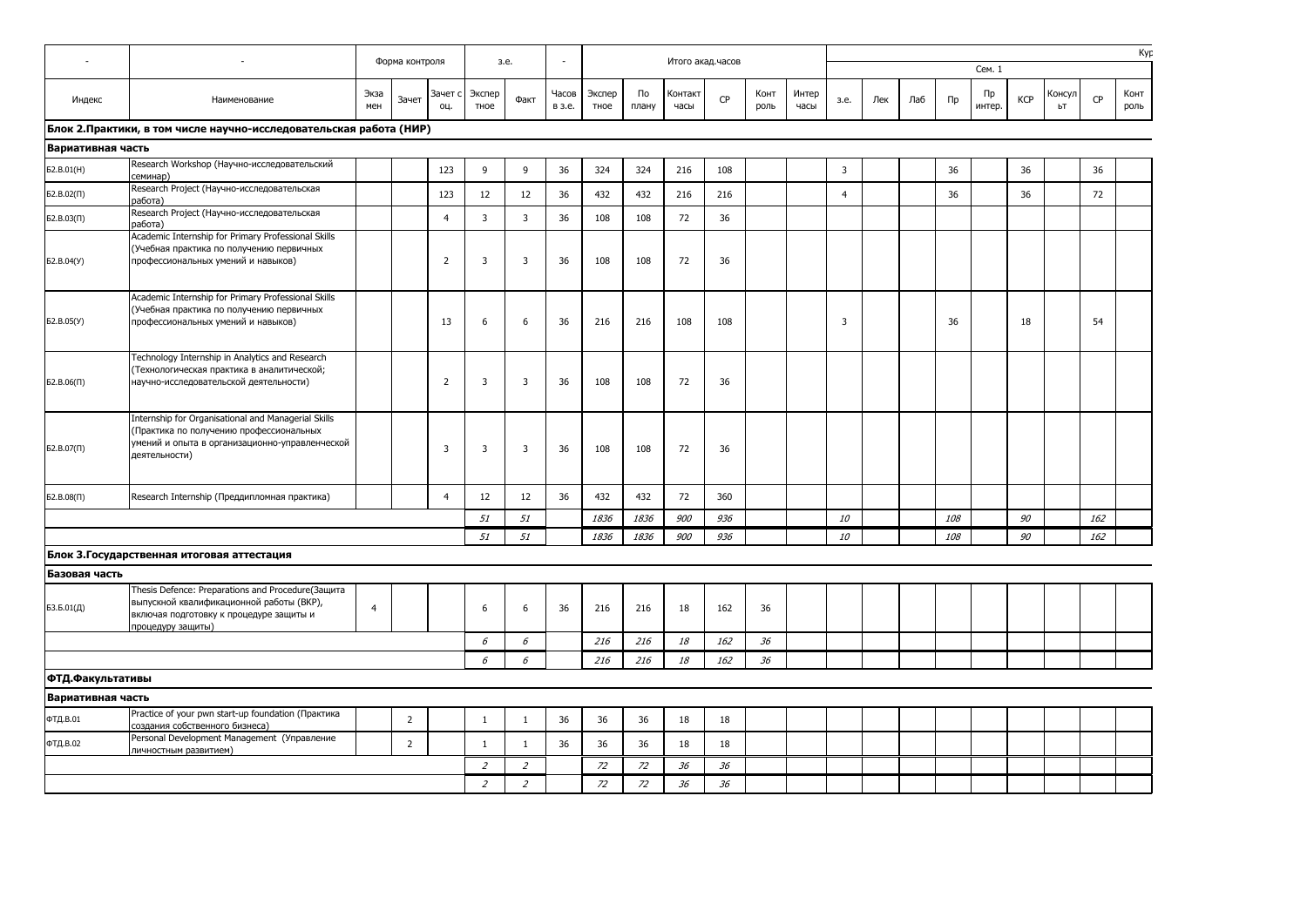| c <sub>1</sub><br>$\overline{\phantom{a}}$                                                                                                                        |                |     |     |         |              |            |              |     |              |                         |     |     |     |              |     |              |     | Kypc 2       |                |     |     |       |              |            |              |     |              |
|-------------------------------------------------------------------------------------------------------------------------------------------------------------------|----------------|-----|-----|---------|--------------|------------|--------------|-----|--------------|-------------------------|-----|-----|-----|--------------|-----|--------------|-----|--------------|----------------|-----|-----|-------|--------------|------------|--------------|-----|--------------|
|                                                                                                                                                                   |                |     |     |         | Сем. 2       |            |              |     |              |                         |     |     |     | Сем. 3       |     |              |     |              |                |     |     |       | Сем. 4       |            |              |     |              |
| Наименование                                                                                                                                                      | 3.e.           | Лек | Лаб | $\Pi$ p | Пр<br>интер. | <b>KCP</b> | Консул<br>ЬT | CP  | Конт<br>роль | 3.e.                    | Лек | Лаб | Пр  | Пр<br>интер. | KCP | Консул<br>ЬT | CP  | Конт<br>роль | 3.e.           | Лек | Лаб | $\Pi$ | Пр<br>интер. | <b>KCP</b> | Консул<br>bT | CP  | Конт<br>роль |
| и, в том числе научно-исследовательская                                                                                                                           |                |     |     |         |              |            |              |     |              |                         |     |     |     |              |     |              |     |              |                |     |     |       |              |            |              |     |              |
| ІСТЬ                                                                                                                                                              |                |     |     |         |              |            |              |     |              |                         |     |     |     |              |     |              |     |              |                |     |     |       |              |            |              |     |              |
| Research Workshop (Научно-исследовательский                                                                                                                       | $\overline{3}$ |     |     | 36      |              | 36         |              | 36  |              | $\overline{3}$          |     |     | 36  |              | 36  |              | 36  |              |                |     |     |       |              |            |              |     |              |
| семинар)<br>Research Project (Научно-исследовательская<br>работа)                                                                                                 | $\overline{4}$ |     |     | 36      |              | 36         |              | 72  |              | $\overline{4}$          |     |     | 36  |              | 36  |              | 72  |              |                |     |     |       |              |            |              |     |              |
| Research Project (Научно-исследовательская<br>работа)                                                                                                             |                |     |     |         |              |            |              |     |              |                         |     |     |     |              |     |              |     |              | $\overline{3}$ |     |     | 36    |              | 36         |              | 36  |              |
| Academic Internship for Primary Professional Skills<br>(Учебная практика по получению первичных<br>профессиональных умений и навыков)                             | $\overline{3}$ |     |     | 36      |              | 36         |              | 36  |              |                         |     |     |     |              |     |              |     |              |                |     |     |       |              |            |              |     |              |
| Academic Internship for Primary Professional Skills<br>(Учебная практика по получению первичных<br>профессиональных умений и навыков)                             |                |     |     |         |              |            |              |     |              | $\overline{\mathbf{3}}$ |     |     | 36  |              | 18  |              | 54  |              |                |     |     |       |              |            |              |     |              |
| Technology Internship in Analytics and Research<br>(Технологическая практика в аналитической;<br>научно-исследовательской деятельности)                           | $\overline{3}$ |     |     | 36      |              | 36         |              | 36  |              |                         |     |     |     |              |     |              |     |              |                |     |     |       |              |            |              |     |              |
| Internship for Organisational and Managerial Skills<br>(Практика по получению профессиональных<br>умений и опыта в организационно-управленческой<br>деятельности) |                |     |     |         |              |            |              |     |              | $\overline{\mathbf{3}}$ |     |     | 36  |              | 36  |              | 36  |              |                |     |     |       |              |            |              |     |              |
| Research Internship (Преддипломная практика)                                                                                                                      |                |     |     |         |              |            |              |     |              |                         |     |     |     |              |     |              |     |              | 12             |     |     |       |              | 36         | 36           | 360 |              |
|                                                                                                                                                                   | 13             |     |     | 144     |              | 144        |              | 180 |              | 13                      |     |     | 144 |              | 126 |              | 198 |              | 15             |     |     | 36    |              | 72         | 36           | 396 |              |
|                                                                                                                                                                   | 13             |     |     | 144     |              | 144        |              | 180 |              | 13                      |     |     | 144 |              | 126 |              | 198 |              | 15             |     |     | 36    |              | 72         | 36           | 396 |              |
| ственная итоговая аттестация                                                                                                                                      |                |     |     |         |              |            |              |     |              |                         |     |     |     |              |     |              |     |              |                |     |     |       |              |            |              |     |              |
| Thesis Defence: Preparations and Procedure(Защита<br>выпускной квалификационной работы (ВКР),<br>включая подготовку к процедуре защиты и<br>процедуру защиты)     |                |     |     |         |              |            |              |     |              |                         |     |     |     |              |     |              |     |              | 6              |     |     |       |              |            | 18           | 162 | 36           |
|                                                                                                                                                                   |                |     |     |         |              |            |              |     |              |                         |     |     |     |              |     |              |     |              | 6              |     |     |       |              |            | 18           | 162 | 36           |
|                                                                                                                                                                   |                |     |     |         |              |            |              |     |              |                         |     |     |     |              |     |              |     |              | $\epsilon$     |     |     |       |              |            | $18\,$       | 162 | 36           |
| ивы                                                                                                                                                               |                |     |     |         |              |            |              |     |              |                         |     |     |     |              |     |              |     |              |                |     |     |       |              |            |              |     |              |
| ІСТЬ                                                                                                                                                              |                |     |     |         |              |            |              |     |              |                         |     |     |     |              |     |              |     |              |                |     |     |       |              |            |              |     |              |
| Practice of your pwn start-up foundation (Практика<br>создания собственного бизнеса)                                                                              | $\mathbf{1}$   |     |     | 18      |              |            |              | 18  |              |                         |     |     |     |              |     |              |     |              |                |     |     |       |              |            |              |     |              |
| Personal Development Management (Управление<br>личностным развитием)                                                                                              | $\mathbf{1}$   |     |     | 18      |              |            |              | 18  |              |                         |     |     |     |              |     |              |     |              |                |     |     |       |              |            |              |     |              |
|                                                                                                                                                                   | $\overline{z}$ |     |     | 36      |              |            |              | 36  |              |                         |     |     |     |              |     |              |     |              |                |     |     |       |              |            |              |     |              |
|                                                                                                                                                                   | $\overline{2}$ |     |     | 36      |              |            |              | 36  |              |                         |     |     |     |              |     |              |     |              |                |     |     |       |              |            |              |     |              |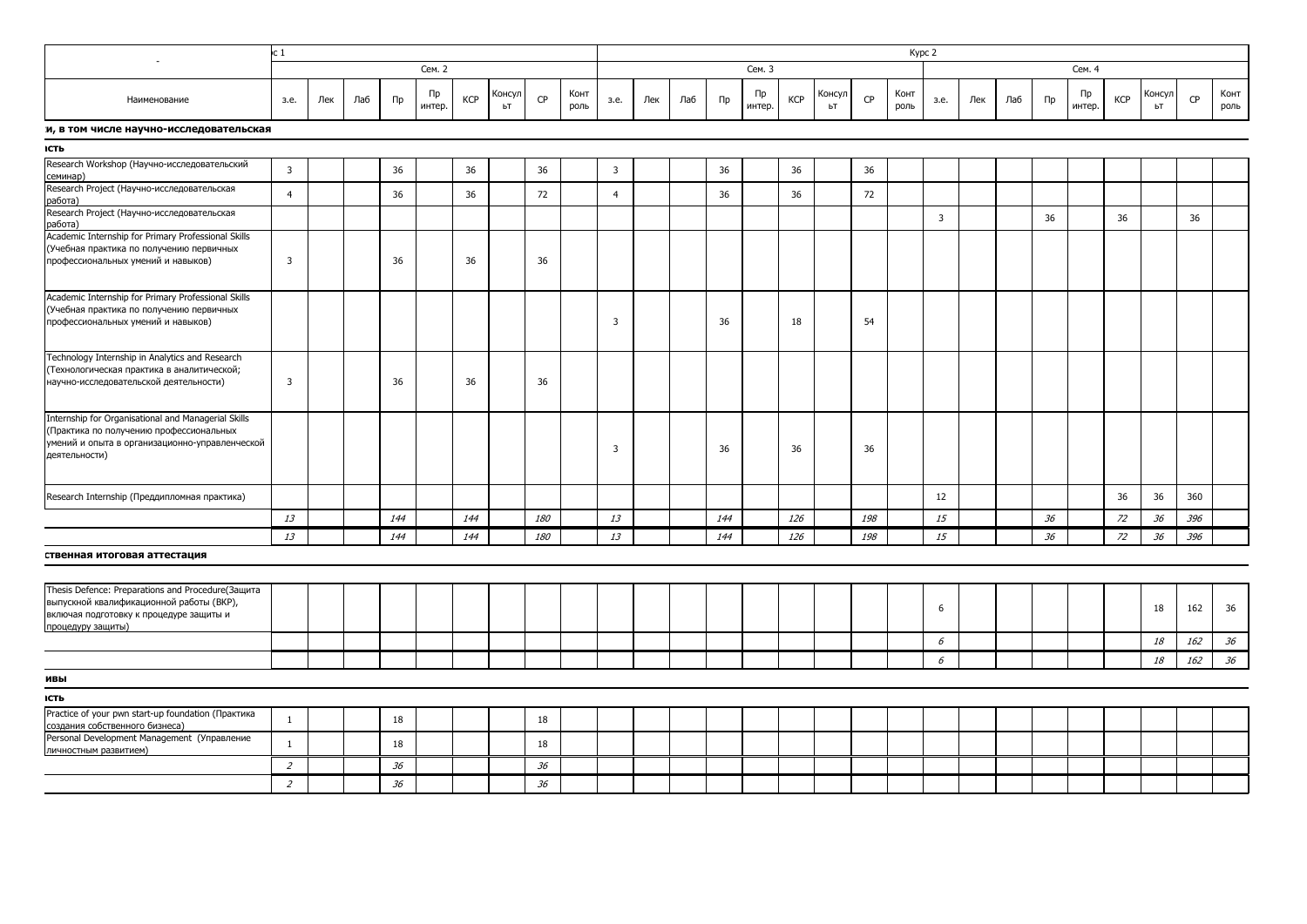|                                                                                                                                                                   |     | Закрепленная кафедра           |                                                                                                                                                                                   |
|-------------------------------------------------------------------------------------------------------------------------------------------------------------------|-----|--------------------------------|-----------------------------------------------------------------------------------------------------------------------------------------------------------------------------------|
| Наименование                                                                                                                                                      | Код | Наименование                   | Компетенции                                                                                                                                                                       |
| и, в том числе научно-исследовательская                                                                                                                           |     |                                |                                                                                                                                                                                   |
| ІСТЬ                                                                                                                                                              |     |                                |                                                                                                                                                                                   |
| Research Workshop (Научно-исследовательский<br>семинар)                                                                                                           | 155 | Депратамент экономических наук | ОК-7; ОК-8; ОК-9; ОПК-1; ПК-11                                                                                                                                                    |
| Research Project (Научно-исследовательская<br>работа)                                                                                                             | 13  | Менеджмента                    | OK-2; OK-3; OK-9; OK-10; ONK-1; ONK-2; NK-10; NK-11; NK-12; NK-13; NK-14                                                                                                          |
| Research Project (Научно-исследовательская<br>работа)                                                                                                             | 13  | Менеджмента                    | ПК-10; ПК-11; ПК-12; ПК-13; ПК-14                                                                                                                                                 |
| Academic Internship for Primary Professional Skills<br>(Учебная практика по получению первичных<br>профессиональных умений и навыков)                             | 94  | Почвоведения                   | ПК-1; ПК-11; ПК-12                                                                                                                                                                |
| Academic Internship for Primary Professional Skills<br>(Учебная практика по получению первичных<br>профессиональных умений и навыков)                             | 155 | Депратамент экономических наук | ПК-11; ПК-12                                                                                                                                                                      |
| Technology Internship in Analytics and Research<br>(Технологическая практика в аналитической;<br>научно-исследовательской деятельности)                           | 13  | Менеджмента                    | ПК-8; ПК-9; ПК-10; ПК-11; ПК-12; ПК-13; ПК-14                                                                                                                                     |
| Internship for Organisational and Managerial Skills<br>(Практика по получению профессиональных<br>умений и опыта в организационно-управленческой<br>деятельности) | 13  | Менеджмента                    | ПК-1; ПК-2; ПК-3; ПК-4; ПК-5; ПК-6; ПК-7                                                                                                                                          |
| Research Internship (Преддипломная практика)                                                                                                                      | 13  | Менеджмента                    | ПК-1; ПК-2; ПК-3; ПК-4; ПК-5; ПК-6; ПК-7; ПК-8; ПК-9; ПК-10; ПК-11; ПК-12; ПК-<br>13; ПК-14                                                                                       |
|                                                                                                                                                                   |     |                                |                                                                                                                                                                                   |
| ственная итоговая аттестация                                                                                                                                      |     |                                |                                                                                                                                                                                   |
| Thesis Defence: Preparations and Procedure(Защита<br>выпускной квалификационной работы (ВКР),<br>включая подготовку к процедуре защиты и<br>процедуру защиты)     | 13  | Менеджмента                    | OK-1; OK-2; OK-3; OK-4; OK-5; OK-6; OK-7; OK-8; OK-9; OK-10; OΠK-1; OΠK-2; OПK-<br>3; ПК-1; ПК-2; ПК-3; ПК-4; ПК-5; ПК-6; ПК-7; ПК-8; ПК-9; ПК-10; ПК-11; ПК-12; ПК-<br>13; NK-14 |
|                                                                                                                                                                   |     |                                |                                                                                                                                                                                   |
| ивы                                                                                                                                                               |     |                                |                                                                                                                                                                                   |
| ІСТЬ                                                                                                                                                              |     |                                |                                                                                                                                                                                   |
| Practice of your pwn start-up foundation (Практика                                                                                                                | 13  | Менеджмента                    | ПК-4; ПК-5; ПК-6                                                                                                                                                                  |
|                                                                                                                                                                   |     |                                |                                                                                                                                                                                   |
| создания собственного бизнеса)<br>Personal Development Management (Управление<br>личностным развитием)                                                            | 13  | Менеджмента                    | $\Pi K-1$                                                                                                                                                                         |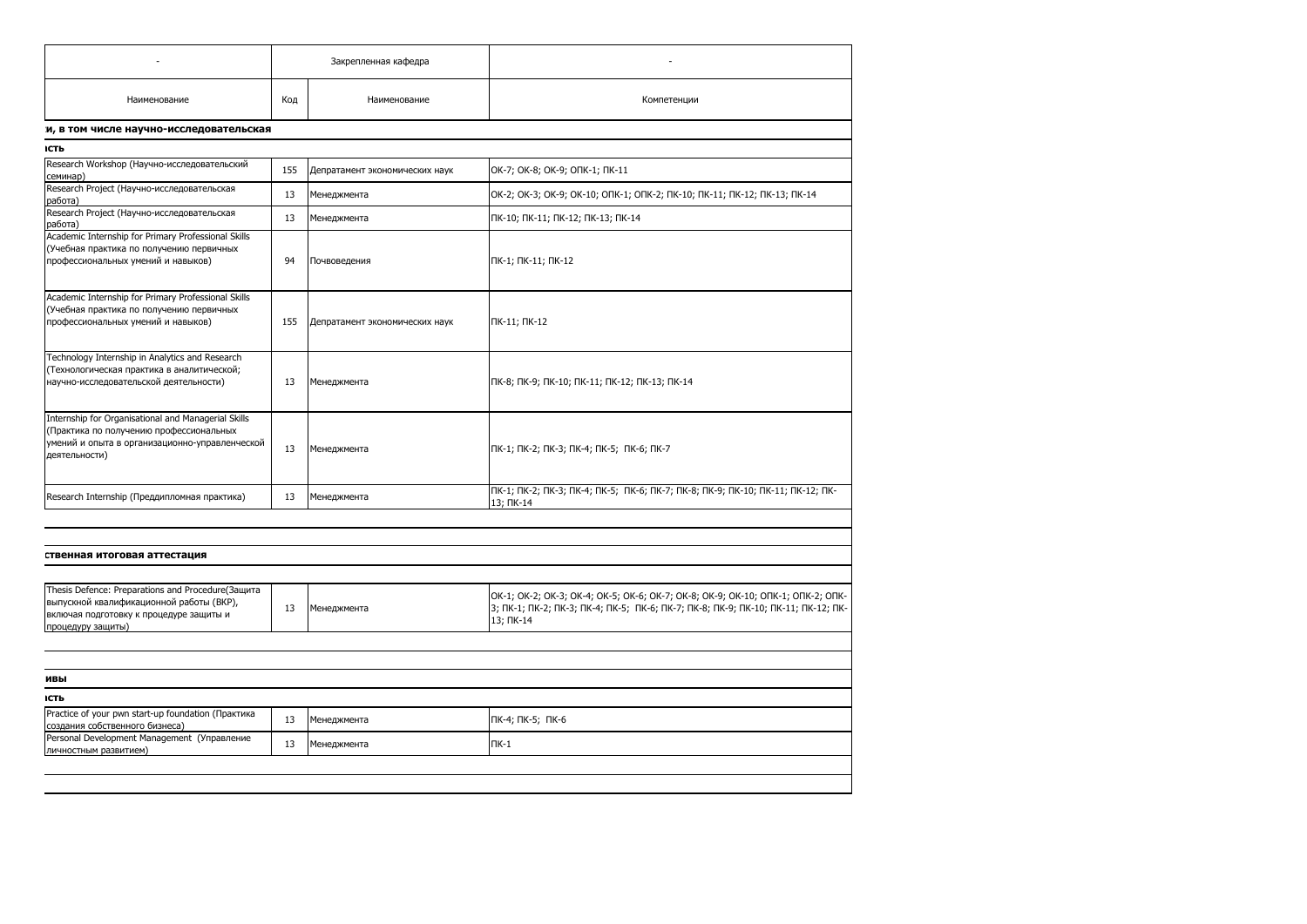|                                                                                                                                                                    |                         |                |         |                                  |                          |                                |             |             |                         | Часов        |                          |                  |
|--------------------------------------------------------------------------------------------------------------------------------------------------------------------|-------------------------|----------------|---------|----------------------------------|--------------------------|--------------------------------|-------------|-------------|-------------------------|--------------|--------------------------|------------------|
| Название практики                                                                                                                                                  | Kypc                    | Сем.<br>курса  | Кафедра | $\ddot{}$                        |                          | Продолжительнос<br>ть (недель) | Студ.       | на студента | на студента в<br>неделю | на подгруппу | на подгруппу<br>в неделю | Трудоемко<br>сть |
| Вид практики: Учебная практика                                                                                                                                     |                         |                |         |                                  |                          |                                |             |             |                         |              |                          |                  |
| Academic Internship for Primary Professional Skills<br>(Учебная практика по получению первичных<br>профессиональных умений и навыков)                              | $\,1\,$                 | $1\,$          |         |                                  | $\overline{2}$           |                                |             |             |                         |              |                          |                  |
|                                                                                                                                                                    |                         |                |         |                                  |                          |                                |             |             |                         |              |                          |                  |
| Academic Internship for Primary Professional Skills                                                                                                                |                         |                | 133     | $^{\mathrm{+}}$                  | $\overline{2}$           |                                | $\mathbf 0$ | $\pmb{0}$   | $\pmb{0}$               | 0            | $\pmb{0}$                |                  |
| (Учебная практика по получению первичных<br>профессиональных умений и навыков)                                                                                     | $\,1\,$                 | $\overline{2}$ |         |                                  | $\overline{2}$           |                                |             |             |                         |              |                          |                  |
|                                                                                                                                                                    |                         |                | 13      | $\qquad \qquad +$                | $\,1\,$                  |                                | 20          | $\pmb{0}$   | $\pmb{0}$               | $\pmb{0}$    | $\pmb{0}$                |                  |
|                                                                                                                                                                    |                         |                | 94      | $\ddot{}$                        | $1\,$                    |                                | 20          | 0           | 0                       | $\pmb{0}$    | 0                        |                  |
| Academic Internship for Primary Professional Skills<br>(Учебная практика по получению первичных<br>профессиональных умений и навыков)                              | $\overline{2}$          | $\,1\,$        |         |                                  | $\overline{2}$           |                                |             |             |                         |              |                          |                  |
|                                                                                                                                                                    |                         |                | 155     | $\qquad \qquad +$                | $\overline{2}$           |                                | 20          | $\pmb{0}$   | $\pmb{0}$               | $\pmb{0}$    | 0                        |                  |
| Вид практики: Производственная практика                                                                                                                            |                         |                |         |                                  |                          |                                |             |             |                         |              |                          |                  |
| Research Project (Научно-исследовательская<br>работа)                                                                                                              | $\mathbf{1}$            | $1\,$          |         |                                  | $\overline{2}$           | 2/3                            |             |             |                         |              |                          |                  |
|                                                                                                                                                                    |                         |                | 13      | $\qquad \qquad +$                | $\,1$                    | 1/3                            | 20          | $\pmb{0}$   | $\pmb{0}$               | $\pmb{0}$    | $\pmb{0}$                |                  |
|                                                                                                                                                                    |                         |                | 133     | $\! +$                           | $\mathbf{1}$             | 1/3                            | $20\,$      | $\bf{0}$    | 0                       | $\pmb{0}$    | 0                        |                  |
| Technology Internship in Analytics and Research<br>(Технологическая практика в аналитической;<br>научно-исследовательской деятельности)                            | $\,1\,$                 | $\overline{2}$ |         |                                  | $\overline{2}$           |                                |             |             |                         |              |                          |                  |
|                                                                                                                                                                    |                         |                | 13      | $\qquad \qquad +$                | $1\,$                    |                                | $\pmb{0}$   | $\pmb{0}$   | $\pmb{0}$               | $\pmb{0}$    | $\pmb{0}$                |                  |
|                                                                                                                                                                    |                         |                | 111     | $^{\mathrm{+}}$                  | $\mathbf{1}$             |                                | 20          | $\bf{0}$    | 0                       | 0            | 0                        |                  |
| Research Project (Научно-исследовательская<br>работа)                                                                                                              | $\mathbf{1}$            | $\overline{2}$ |         |                                  | $\overline{2}$           | 2/3                            |             |             |                         |              |                          |                  |
|                                                                                                                                                                    |                         |                | 13      | $\begin{array}{c} + \end{array}$ | $\mathbf{1}$             | 1/3                            | 20          | $\bf{0}$    | 0                       | 0            | 0                        |                  |
|                                                                                                                                                                    |                         |                | 133     | $\ddot{}$                        | $\mathbf{1}$             | 1/3                            | 20          | $\bf{0}$    | $\pmb{0}$               | $\mathbf 0$  | $\pmb{0}$                |                  |
| Research Project (Научно-исследовательская<br>работа)                                                                                                              | $\overline{2}$          | $1\,$          |         |                                  | $\overline{2}$           | 2/3                            |             |             |                         |              |                          |                  |
|                                                                                                                                                                    |                         |                | 13      | $\begin{array}{c} + \end{array}$ | $1\,$                    | 1/3                            | $\bf{0}$    | 0           | 0                       | 0            | 0                        |                  |
|                                                                                                                                                                    |                         |                | 133     | $\ddot{}$                        | $\mathbf{1}$             | 1/3                            | $\mathbf 0$ | $\pmb{0}$   | 0                       | $\pmb{0}$    | $\pmb{0}$                |                  |
| Internship for Organisational and Managerial Skills<br>(Практика по получению профессиональных<br>умений и опыта в организационно-<br>управленческой деятельности) | $\overline{\mathbf{c}}$ | $1\,$          |         |                                  | $\overline{2}$           |                                |             |             |                         |              |                          |                  |
|                                                                                                                                                                    |                         |                | 13      | $\! + \!\!\!\!$                  | $\overline{2}$           |                                | $\bf{0}$    | 0           | 0                       | 0            | 0                        |                  |
| Research Project (Научно-исследовательская<br>работа)                                                                                                              | $\overline{2}$          | $\overline{2}$ |         |                                  | $\overline{2}$           |                                |             |             |                         |              |                          |                  |
|                                                                                                                                                                    |                         |                | 13      | $^{\mathrm{+}}$                  | $\overline{2}$           |                                | $\pmb{0}$   | $\pmb{0}$   | 0                       | 0            | 0                        |                  |
| Research Internship (Преддипломная практика)                                                                                                                       | $\overline{2}$          | 2              |         |                                  | 8                        |                                |             |             |                         |              |                          |                  |
|                                                                                                                                                                    |                         |                | 13      | $\ddot{}$                        | 8                        |                                | $\pmb{0}$   | $\bf{0}$    | $\pmb{0}$               | $\pmb{0}$    | $\pmb{0}$                |                  |
| Вид практики: Научно-исследовательская работа                                                                                                                      |                         |                |         |                                  |                          |                                |             |             |                         |              |                          |                  |
| Research Workshop (Научно-исследовательский<br>семинар)                                                                                                            |                         |                |         |                                  | $\overline{\phantom{a}}$ |                                |             |             |                         |              |                          |                  |
|                                                                                                                                                                    |                         |                | 13      | $^{\mathrm{+}}$                  | $\mathbf 2$              |                                | 20          | 0           | $\pmb{0}$               | 0            | 0                        |                  |
| Research Workshop (Научно-исследовательский<br>семинар)                                                                                                            | $\,1\,$                 | $\overline{2}$ |         |                                  | $\overline{2}$           |                                |             |             |                         |              |                          |                  |
|                                                                                                                                                                    |                         |                | 13      | $\qquad \qquad +$                | $\overline{2}$           |                                | 20          | $\pmb{0}$   | $\pmb{0}$               | $\pmb{0}$    | $\pmb{0}$                |                  |
| Research Workshop (Научно-исследовательский<br>семинар)                                                                                                            | $\overline{2}$          | $\,1$          |         |                                  | $\overline{2}$           |                                |             |             |                         |              |                          |                  |
|                                                                                                                                                                    |                         |                | 13      | $^{\mathrm{+}}$                  | $\overline{2}$           |                                | $\mathbf 0$ | 0           | $\pmb{0}$               | $\pmb{0}$    | $\pmb{0}$                |                  |
| Итого по факту<br>Итого по плану                                                                                                                                   |                         |                |         |                                  | 34<br>34                 |                                |             |             |                         |              |                          |                  |
|                                                                                                                                                                    |                         |                |         |                                  |                          |                                |             |             |                         |              |                          |                  |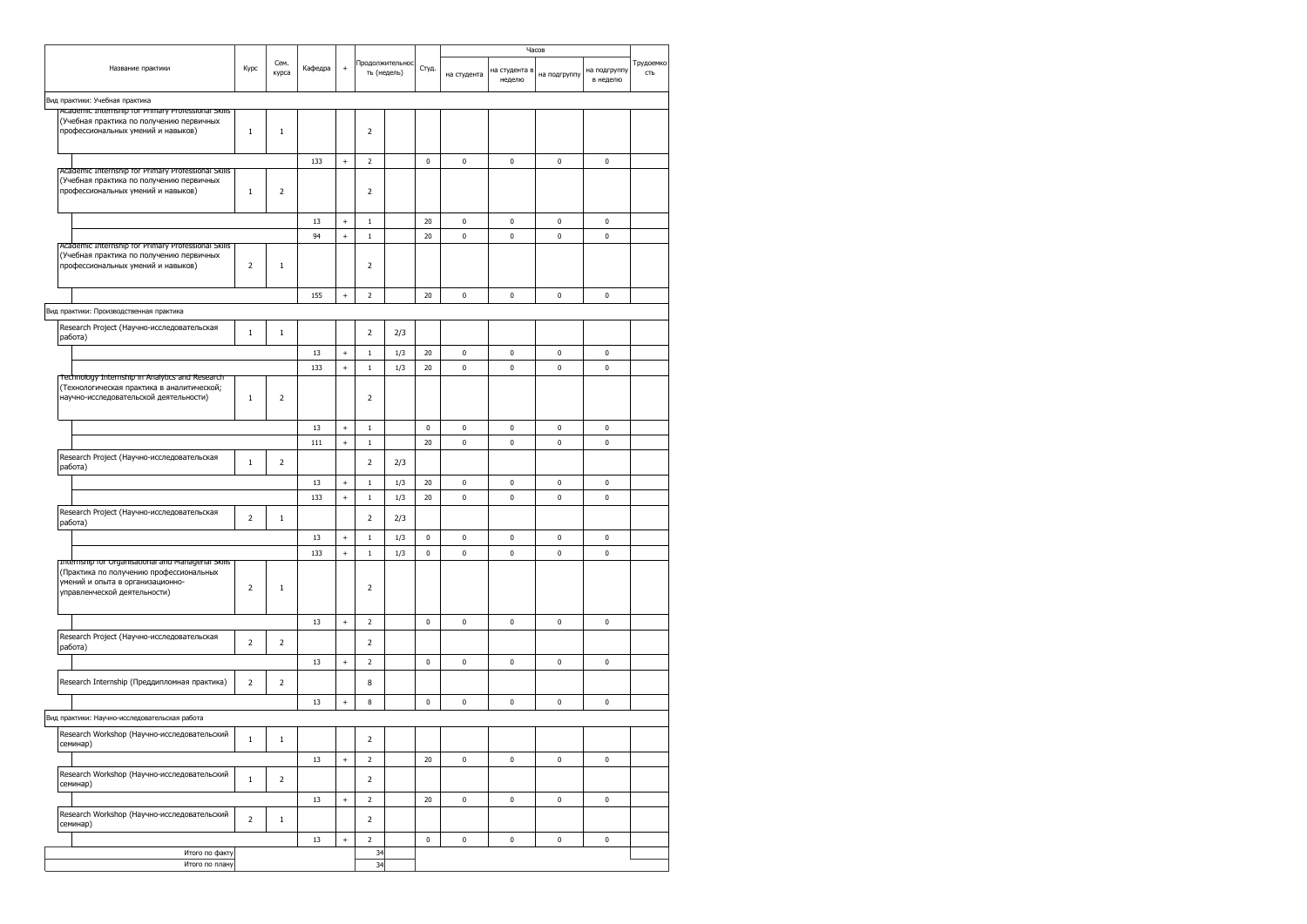| Индекс            | Содержание                                                                                                                                                       | Тип                      |
|-------------------|------------------------------------------------------------------------------------------------------------------------------------------------------------------|--------------------------|
| Вид деятельности: |                                                                                                                                                                  |                          |
| $OK-1$            | способностью творчески адаптировать достижения зарубежной науки, техники и образования к отечественной практике, высокая степень<br>профессиональной мобильности | OK                       |
| Б1.Б.01           | Global Research Communication (Глобальная научная коммуникация)                                                                                                  |                          |
| БЗ.Б.01(Д)        | Thesis Defence: Preparations and Procedure(Защита выпускной квалификационной работы (ВКР), включая подготовку к процедуре защиты и процедуру защиты)             |                          |
| OK-2              | готовностью проявлять качества лидера и организовать работу коллектива, владеть эффективными технологиями решения профессиональных проблем                       | ОК                       |
| Б1.Б.02           | Critical Thinking and Research (Критическое мышление и исследования)                                                                                             |                          |
| Б1.Б.04           | The management strategy. Portfolio management (Управление стратегий. Портфельное управление)                                                                     |                          |
| $52.B.02(\Pi)$    | Research Project (Научно-исследовательская работа)                                                                                                               |                          |
| 53.5.01(Д)        | Thesis Defence: Preparations and Procedure(Защита выпускной квалификационной работы (ВКР), включая подготовку к процедуре защиты и процедуру защиты)             |                          |
| OK-3              | умением работать в проектных междисциплинарных командах, в том числе в качестве руководителя                                                                     | OK                       |
| Б1.Б.01           | Global Research Communication (Глобальная научная коммуникация)                                                                                                  |                          |
| $52.B.02(\Pi)$    | Research Project (Научно-исследовательская работа)                                                                                                               |                          |
| 53.5.01(Д)        | Thesis Defence: Preparations and Procedure(Защита выпускной квалификационной работы (ВКР), включая подготовку к процедуре защиты и процедуру защиты)             |                          |
| OK-4              | умением быстро осваивать новые предметные области, выявлять противоречия, проблемы и вырабатывать альтернативные варианты их решения                             |                          |
| Б1.Б.02           | Critical Thinking and Research (Критическое мышление и исследования)                                                                                             |                          |
| Б1.Б.03           | Economics and Management: Adaptation Course (Экономика и управление: адаптационный курс)                                                                         |                          |
| 53.5.01(Д)        | Thesis Defence: Preparations and Procedure(Защита выпускной квалификационной работы (ВКР), включая подготовку к процедуре защиты и процедуру защиты)             |                          |
| OK-5              | способностью генерировать идеи в научной и профессиональной деятельности                                                                                         |                          |
| Б1.Б.02           | Critical Thinking and Research (Критическое мышление и исследования)                                                                                             |                          |
| 53.5.01(Д)        | Thesis Defence: Preparations and Procedure(Защита выпускной квалификационной работы (ВКР), включая подготовку к процедуре защиты и процедуру защиты)             |                          |
| OK-6              | способностью вести научную дискуссию, владение нормами научного стиля современного русского языка                                                                |                          |
| Б1.Б.01           | Global Research Communication (Глобальная научная коммуникация)                                                                                                  |                          |
| БЗ.Б.01(Д)        | Thesis Defence: Preparations and Procedure(Защита выпускной квалификационной работы (ВКР), включая подготовку к процедуре защиты и процедуру защиты)             |                          |
| OK-7              | способностью к свободной научной и профессиональной коммуникации в иноязычной среде                                                                              |                          |
| Б1.Б.01           | Global Research Communication (Глобальная научная коммуникация)                                                                                                  |                          |
| Б2.В.01(H)        | Research Workshop (Научно-исследовательский семинар)                                                                                                             |                          |
| БЗ.Б.01(Д)        | Thesis Defence: Preparations and Procedure(Защита выпускной квалификационной работы (ВКР), включая подготовку к процедуре защиты и процедуру защиты)             |                          |
| OK-8              | способностью к абстрактному мышлению, анализу, синтезу                                                                                                           | $\overline{\phantom{a}}$ |
| Б1.Б.02           | Critical Thinking and Research (Критическое мышление и исследования)                                                                                             |                          |
| Б1.Б.03           | Economics and Management: Adaptation Course (Экономика и управление: адаптационный курс)                                                                         |                          |
| Б2.В.01(H)        | Research Workshop (Научно-исследовательский семинар)                                                                                                             |                          |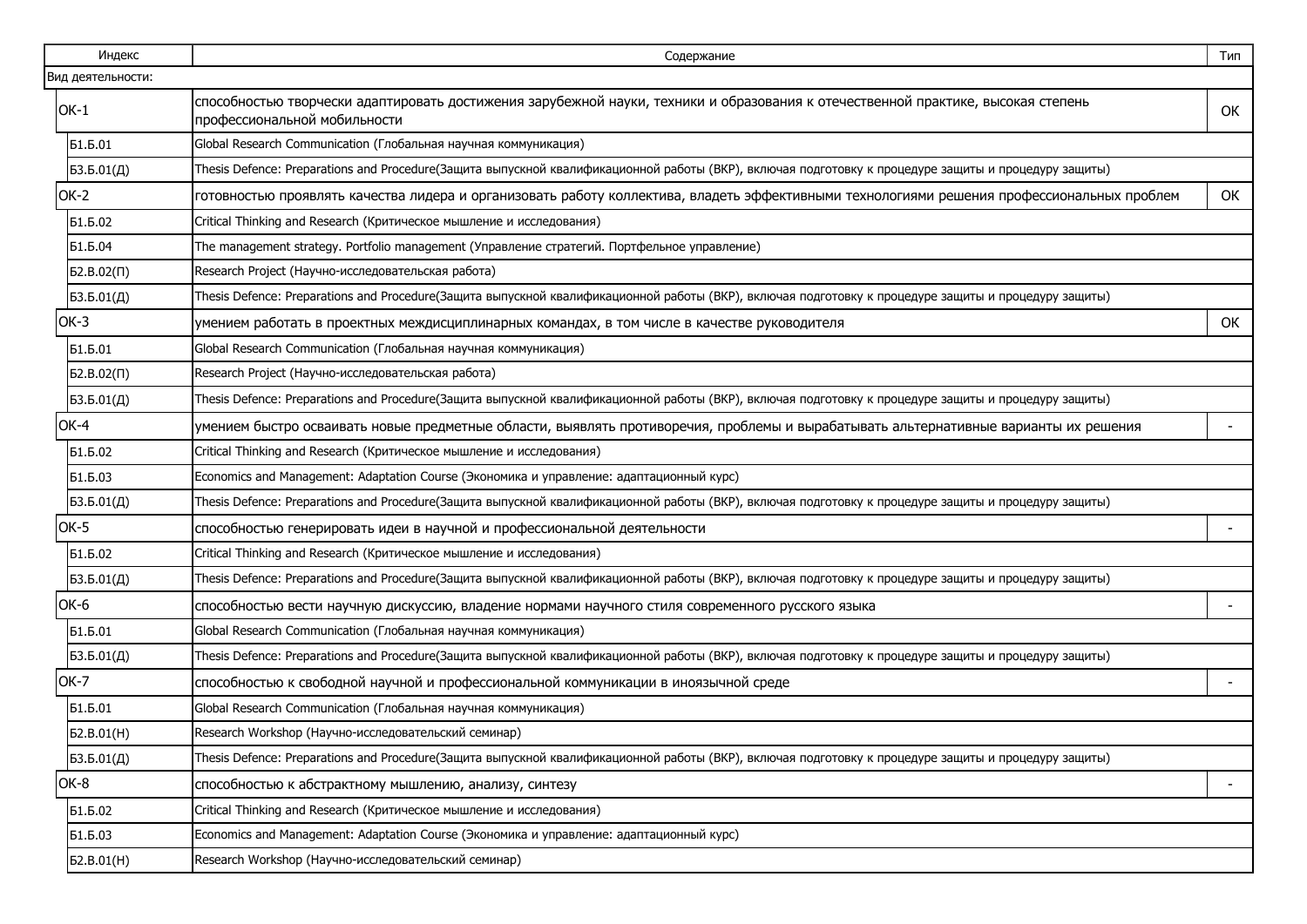| 53.5.01(Д)          | Thesis Defence: Preparations and Procedure(Защита выпускной квалификационной работы (ВКР), включая подготовку к процедуре защиты и процедуру защиты)                     |            |
|---------------------|--------------------------------------------------------------------------------------------------------------------------------------------------------------------------|------------|
| OK-9                | готовностью действовать в нестандартных ситуациях, нести социальную и этическую ответственность за принятые решения                                                      |            |
| Б1.Б.03             | Economics and Management: Adaptation Course (Экономика и управление: адаптационный курс)                                                                                 |            |
| 52.B.01(H)          | Research Workshop (Научно-исследовательский семинар)                                                                                                                     |            |
| 52.B.02(1)          | Research Project (Научно-исследовательская работа)                                                                                                                       |            |
| 53.5.01(Д)          | Thesis Defence: Preparations and Procedure(Защита выпускной квалификационной работы (ВКР), включая подготовку к процедуре защиты и процедуру защиты)                     |            |
| OK-10               | готовностью к саморазвитию, самореализации, использованию творческого потенциала                                                                                         |            |
| Б1.Б.02             | Critical Thinking and Research (Критическое мышление и исследования)                                                                                                     |            |
| 52.B.02(1)          | Research Project (Научно-исследовательская работа)                                                                                                                       |            |
| 53.5.01(Д)          | Thesis Defence: Preparations and Procedure(Защита выпускной квалификационной работы (ВКР), включая подготовку к процедуре защиты и процедуру защиты)                     |            |
| Onk-1               | готовностью к коммуникации в устной и письменной формах на русском и иностранном языках для решения задач профессиональной деятельности                                  | <b>OUK</b> |
| Б1.Б.02             | Critical Thinking and Research (Критическое мышление и исследования)                                                                                                     |            |
| Б1.В.ДВ.04.01       | Presentation Skills (Развитие навыков презентации)                                                                                                                       |            |
| Б1.В.ДВ.04.02       | Effective Business Presentations (Эффективные бизнес презентации)                                                                                                        |            |
| b2.B.01(H)          | Research Workshop (Научно-исследовательский семинар)                                                                                                                     |            |
| $52.B.02(\Pi)$      | Research Project (Научно-исследовательская работа)                                                                                                                       |            |
| 53.5.01( <i>Д</i> ) | Thesis Defence: Preparations and Procedure(Защита выпускной квалификационной работы (ВКР), включая подготовку к процедуре защиты и процедуру защиты)                     |            |
| ONK-2               | готовностью руководить коллективом в сфере своей профессиональной деятельности, толерантно воспринимая социальные, этнические,<br>конфессиональные и культурные различия | <b>ONK</b> |
| Б1.Б.04             | The management strategy. Portfolio management (Управление стратегий. Портфельное управление)                                                                             |            |
| Б1.В.ДВ.02.01       | Marketing Management (Маркетинговое управление в индустрии туризма и гостеприимства)                                                                                     |            |
| Б1.В.ДВ.02.02       |                                                                                                                                                                          |            |
| 52.B.02(1)          | Research Project (Научно-исследовательская работа)                                                                                                                       |            |
| 53.5.01( <i>Д</i> ) | Thesis Defence: Preparations and Procedure(Защита выпускной квалификационной работы (ВКР), включая подготовку к процедуре защиты и процедуру защиты)                     |            |
| $OIIK-3$            | способностью проводить самостоятельные исследования, обосновывать актуальность и практическую значимость избранной темы научного исследования                            | <b>ONK</b> |
| Б1.Б.02             | Critical Thinking and Research (Критическое мышление и исследования)                                                                                                     |            |
| <b>51.B.04</b>      | Green Gases and Ecosystems (Парниковые газы и экосистемы)                                                                                                                |            |
| <b>51.B.05</b>      | Econometrics (Эконометрика)                                                                                                                                              |            |
| Б1.В.ДВ.01.01       |                                                                                                                                                                          |            |
| Б1.В.ДВ.01.02       |                                                                                                                                                                          |            |
| Б1.В.ДВ.01.03       |                                                                                                                                                                          |            |
| Б1.В.ДВ.03.01       |                                                                                                                                                                          |            |
| БЗ.Б.01(Д)          | Thesis Defence: Preparations and Procedure(Защита выпускной квалификационной работы (ВКР), включая подготовку к процедуре защиты и процедуру защиты)                     |            |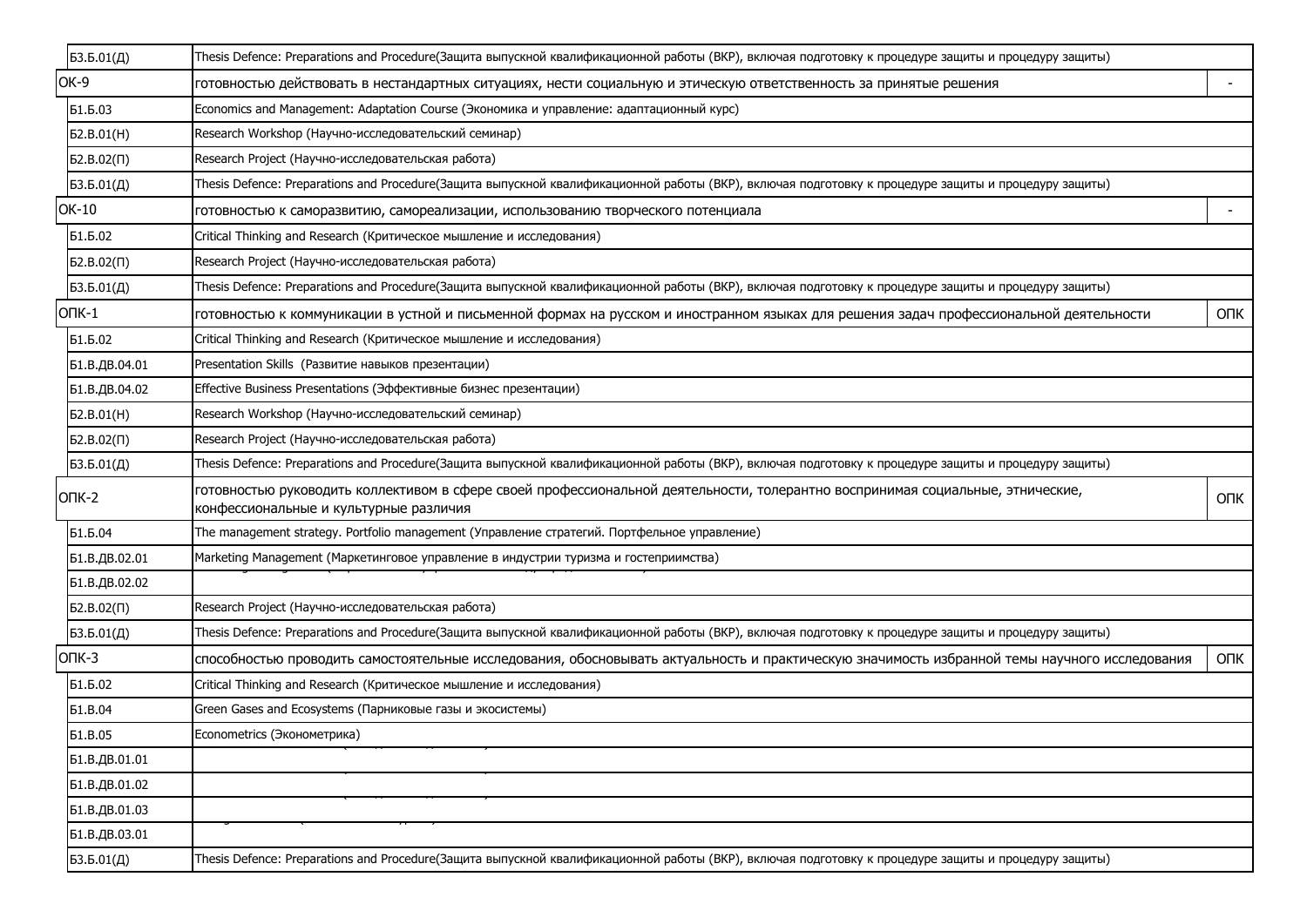|                    | Вид деятельности: организационно-управленческая                                                                                                      |    |
|--------------------|------------------------------------------------------------------------------------------------------------------------------------------------------|----|
| $\n  TK-1\n$       | способностью управлять организациями, подразделениями, группами (командами) сотрудников, проектами и сетями                                          | ПК |
| Б1.Б.03            | Economics and Management: Adaptation Course (Экономика и управление: адаптационный курс)                                                             |    |
| Б2.В.04(У)         |                                                                                                                                                      |    |
| $52.B.07(\Pi)$     |                                                                                                                                                      |    |
| 52.B.08(1)         | Research Internship (Преддипломная практика)                                                                                                         |    |
| БЗ.Б.01(Д)         | Thesis Defence: Preparations and Procedure(Защита выпускной квалификационной работы (ВКР), включая подготовку к процедуре защиты и процедуру защиты) |    |
| ФТД.В.02           | Personal Development Management (Управление личностным развитием)                                                                                    |    |
| $\mathsf{\Pi K-2}$ | способностью разрабатывать корпоративную стратегию, программы организационного развития и изменений и обеспечивать их реализацию                     | ПК |
| Б1.Б.04            | The management strategy. Portfolio management (Управление стратегий. Портфельное управление)                                                         |    |
| Б1.В.ДВ.02.01      | Marketing Management (Маркетинговое управление в индустрии туризма и гостеприимства)                                                                 |    |
| Б1.В.ДВ.02.02      |                                                                                                                                                      |    |
| Б1.В.ДВ.03.02      |                                                                                                                                                      |    |
| $52.B.07(\Pi)$     |                                                                                                                                                      |    |
| 52.B.08(1)         | Research Internship (Преддипломная практика)                                                                                                         |    |
| БЗ.Б.01(Д)         | Thesis Defence: Preparations and Procedure(Защита выпускной квалификационной работы (ВКР), включая подготовку к процедуре защиты и процедуру защиты) |    |
| $\Pi K-3$          | способностью использовать современные методы управления корпоративными финансами для решения стратегических задач                                    | ПК |
| Б1.В.ДВ.02.01      | Marketing Management (Маркетинговое управление в индустрии туризма и гостеприимства)                                                                 |    |
| Б1.В.ДВ.02.02      |                                                                                                                                                      |    |
| Б1.В.ДВ.03.01      |                                                                                                                                                      |    |
| Б1.В.ДВ.03.02      |                                                                                                                                                      |    |
| $52.B.07(\Pi)$     |                                                                                                                                                      |    |
| 52.B.08(1)         | Research Internship (Преддипломная практика)                                                                                                         |    |
| 53.5.01(Д)         | Thesis Defence: Preparations and Procedure(Защита выпускной квалификационной работы (ВКР), включая подготовку к процедуре защиты и процедуру защиты) |    |
| $\Pi K-4$          | способностью анализировать и формировать предпринимательскую ориентацию организации                                                                  | ПК |
| Б1.В.ДВ.03.01      |                                                                                                                                                      |    |
| Б1.В.ДВ.03.02      |                                                                                                                                                      |    |
| $52.B.07(\Pi)$     |                                                                                                                                                      |    |
| 52.B.08(1)         | Research Internship (Преддипломная практика)                                                                                                         |    |
| 53.5.01(Д)         | Thesis Defence: Preparations and Procedure(Защита выпускной квалификационной работы (ВКР), включая подготовку к процедуре защиты и процедуру защиты) |    |
| ФТД.В.01           | Practice of your pwn start-up foundation (Практика создания собственного бизнеса)                                                                    |    |
| $\Pi K-5$          | способностью определения перспектив развития организации на основе оценки положения компании на рынке и тенденции влияния факторов внешней<br>среды  | ПК |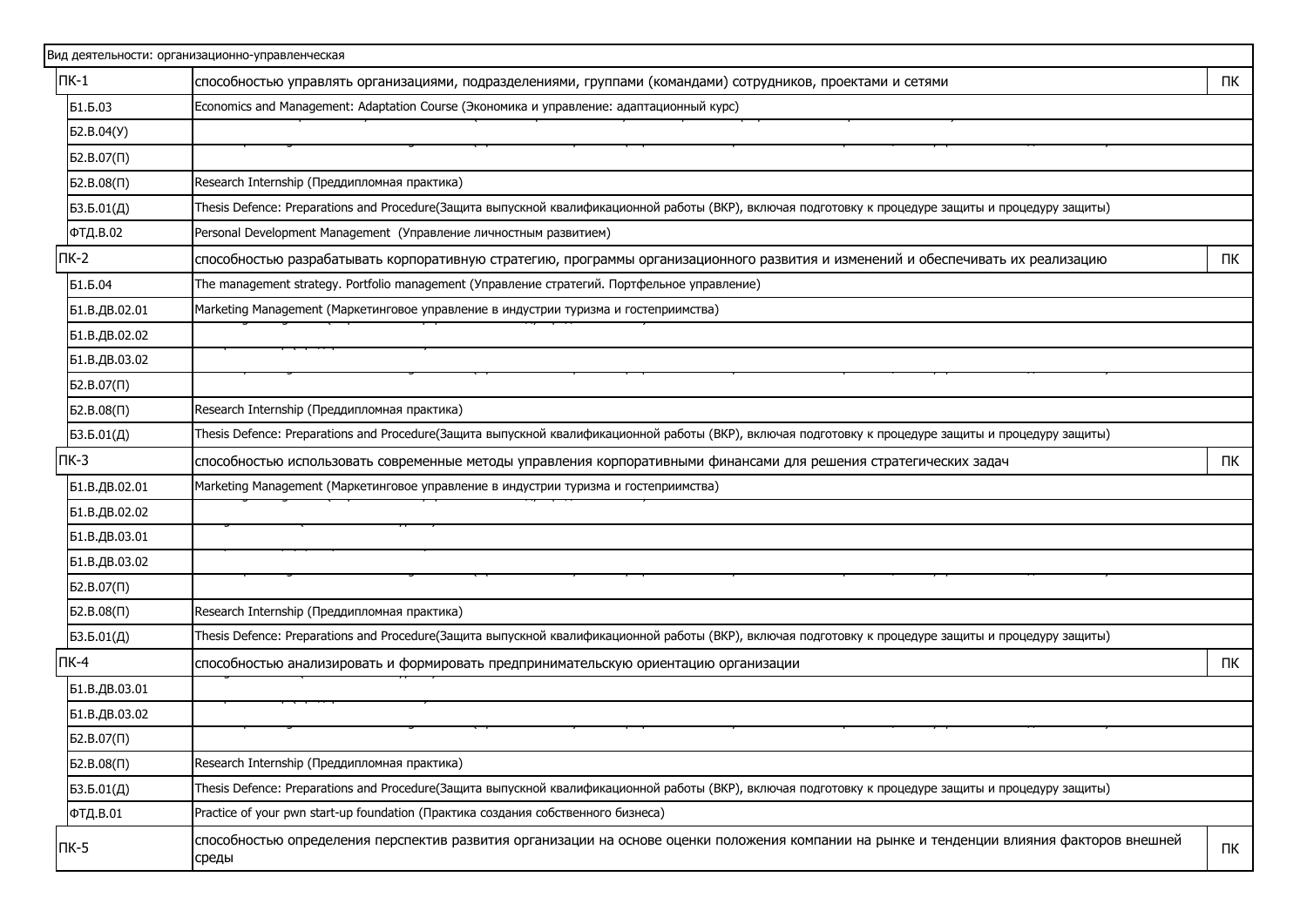| Б1.Б.04                         | The management strategy. Portfolio management (Управление стратегий. Портфельное управление)                                                                                                           |    |
|---------------------------------|--------------------------------------------------------------------------------------------------------------------------------------------------------------------------------------------------------|----|
| <b>61.B.05</b>                  | Econometrics (Эконометрика)                                                                                                                                                                            |    |
| Б1.В.ДВ.02.01                   | Marketing Management (Маркетинговое управление в индустрии туризма и гостеприимства)                                                                                                                   |    |
| Б1.В.ДВ.02.02                   |                                                                                                                                                                                                        |    |
| Б1.В.ДВ.03.02                   |                                                                                                                                                                                                        |    |
| $52.B.07(\Pi)$                  |                                                                                                                                                                                                        |    |
| 52.B.08(1)                      | Research Internship (Преддипломная практика)                                                                                                                                                           |    |
| 53.5.01(Д)                      | Thesis Defence: Preparations and Procedure(Защита выпускной квалификационной работы (ВКР), включая подготовку к процедуре защиты и процедуру защиты)                                                   |    |
| ФТД.В.01                        | Practice of your pwn start-up foundation (Практика создания собственного бизнеса)                                                                                                                      |    |
| $\Pi K-6$                       | способностью действовать проективно на основе разработки инновационных решений в различных областях управления                                                                                         | ПК |
| Б1.Б.04                         | The management strategy. Portfolio management (Управление стратегий. Портфельное управление)                                                                                                           |    |
| <b>51.B.05</b>                  | Econometrics (Эконометрика)                                                                                                                                                                            |    |
| Б1.В.ДВ.02.01                   | Marketing Management (Маркетинговое управление в индустрии туризма и гостеприимства)                                                                                                                   |    |
| Б1.В.ДВ.02.02                   |                                                                                                                                                                                                        |    |
| Б1.В.ДВ.03.02                   |                                                                                                                                                                                                        |    |
| $52.B.07(\Pi)$                  |                                                                                                                                                                                                        |    |
| 52.B.08(1)                      | Research Internship (Преддипломная практика)                                                                                                                                                           |    |
| 53.5.01(Д)                      | Thesis Defence: Preparations and Procedure(Защита выпускной квалификационной работы (ВКР), включая подготовку к процедуре защиты и процедуру защиты)                                                   |    |
| ФТД.В.01                        | Practice of your pwn start-up foundation (Практика создания собственного бизнеса)                                                                                                                      |    |
| $\Pi K-7$                       | способностью комплексного использования инструментов проектного и процессного менеджмента для решения стратегических и тактических задач<br>управления организации                                     | ПК |
| Б1.Б.04                         | The management strategy. Portfolio management (Управление стратегий. Портфельное управление)                                                                                                           |    |
| Б1.В.ДВ.02.01                   | Marketing Management (Маркетинговое управление в индустрии туризма и гостеприимства)                                                                                                                   |    |
| Б1.В.ДВ.02.02                   |                                                                                                                                                                                                        |    |
| 52.B.07(1)                      |                                                                                                                                                                                                        |    |
| 52.B.08(1)                      | Research Internship (Преддипломная практика)                                                                                                                                                           |    |
| 53.5.01(Д)                      | Thesis Defence: Preparations and Procedure(Защита выпускной квалификационной работы (ВКР), включая подготовку к процедуре защиты и процедуру защиты)                                                   |    |
| Вид деятельности: аналитическая |                                                                                                                                                                                                        |    |
| $\Pi K-8$                       | способностью использовать количественные и качественные методы для проведения прикладных исследований и управления бизнес-процессами, готовить<br>аналитические материалы по результатам их применения | ПК |
| <b>61.B.01</b>                  | Environmental Economics (Экономика окружающей среды)                                                                                                                                                   |    |
| <b>61.B.03</b>                  | Firms and Markets (Фирмы и рынки)                                                                                                                                                                      |    |
| <b>51.B.04</b>                  | Green Gases and Ecosystems (Парниковые газы и экосистемы)                                                                                                                                              |    |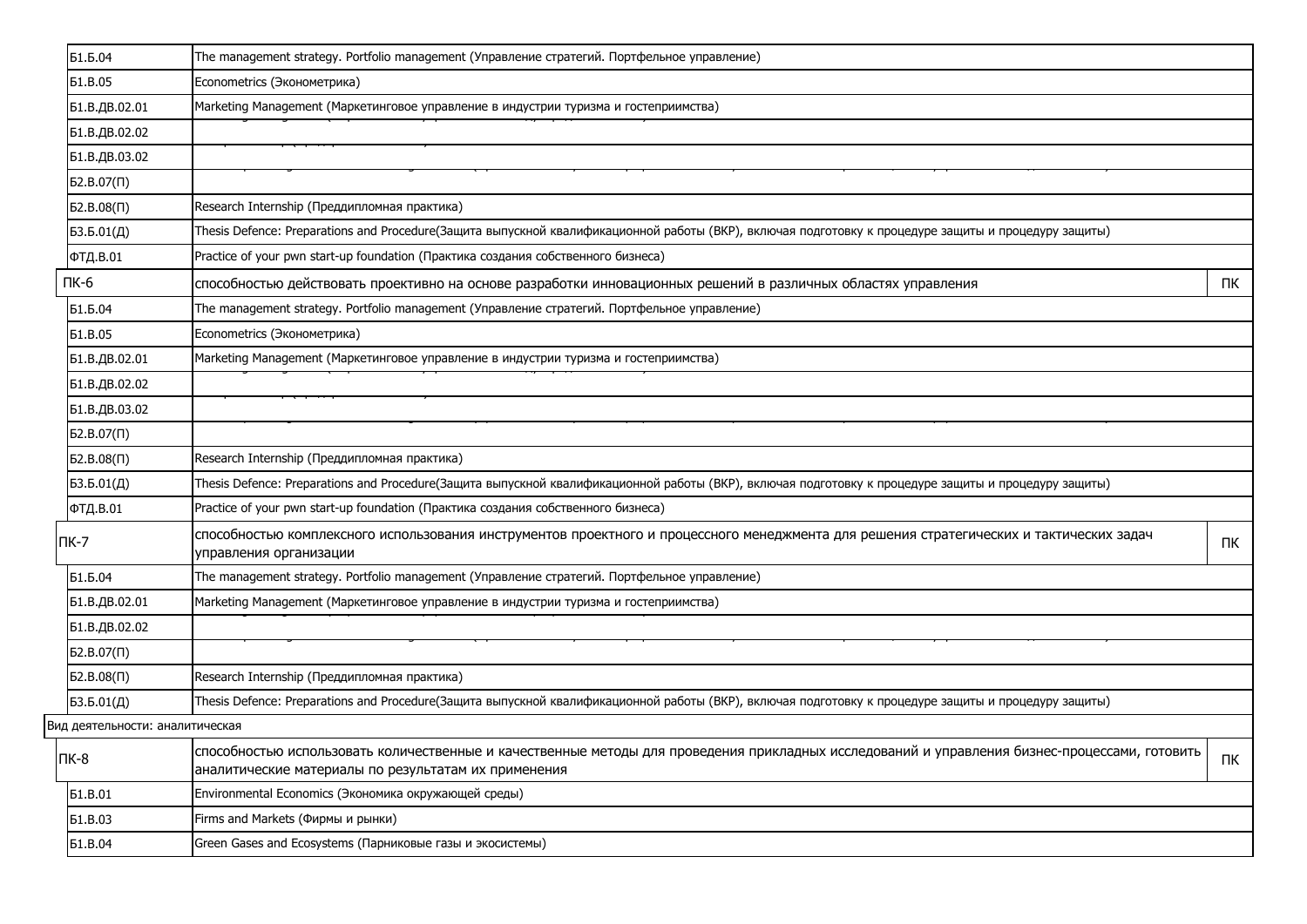| <b>51.B.05</b> | Econometrics (Эконометрика)                                                                                                                                    |    |
|----------------|----------------------------------------------------------------------------------------------------------------------------------------------------------------|----|
| Б1.В.ДВ.01.01  |                                                                                                                                                                |    |
| Б1.В.ДВ.01.02  |                                                                                                                                                                |    |
| Б1.В.ДВ.01.03  |                                                                                                                                                                |    |
| Б1.В.ДВ.04.02  | Effective Business Presentations (Эффективные бизнес презентации)                                                                                              |    |
| 52.B.06(1)     |                                                                                                                                                                |    |
| 52.B.08(1)     | Research Internship (Преддипломная практика)                                                                                                                   |    |
| БЗ.Б.01(Д)     | Thesis Defence: Preparations and Procedure(Защита выпускной квалификационной работы (ВКР), включая подготовку к процедуре защиты и процедуру защиты)           |    |
| $\Pi K-9$      | владением методами экономического и стратегического анализа поведения экономических агентов и рынков в глобальной среде                                        | ПК |
| <b>51.B.01</b> | Environmental Economics (Экономика окружающей среды)                                                                                                           |    |
| <b>51.B.03</b> | Firms and Markets (Фирмы и рынки)                                                                                                                              |    |
| <b>51.B.05</b> | Econometrics (Эконометрика)                                                                                                                                    |    |
| Б1.В.ДВ.02.01  | Marketing Management (Маркетинговое управление в индустрии туризма и гостеприимства)                                                                           |    |
| Б1.В.ДВ.02.02  |                                                                                                                                                                |    |
| Б1.В.ДВ.04.02  | Effective Business Presentations (Эффективные бизнес презентации)                                                                                              |    |
| 52.B.06(1)     |                                                                                                                                                                |    |
| 52.B.08(1)     | Research Internship (Преддипломная практика)                                                                                                                   |    |
| 53.5.01(Д)     | Thesis Defence: Preparations and Procedure(Защита выпускной квалификационной работы (ВКР), включая подготовку к процедуре защиты и процедуру защиты)           |    |
|                | Вид деятельности: научно-исследовательская                                                                                                                     |    |
| $\n  TK-10\n$  | способностью обобщать и критически оценивать результаты исследований актуальных проблем управления, полученные отечественными и зарубежными<br>исследователями | ПК |
| <b>51.B.01</b> | Environmental Economics (Экономика окружающей среды)                                                                                                           |    |
| $52.B.02(\Pi)$ | Research Project (Научно-исследовательская работа)                                                                                                             |    |
| $52.B.03(\Pi)$ | Research Project (Научно-исследовательская работа)                                                                                                             |    |
| $D2.B.06(\Pi)$ |                                                                                                                                                                |    |
| 52.B.08(1)     | Research Internship (Преддипломная практика)                                                                                                                   |    |
| 53.5.01(Д)     | Thesis Defence: Preparations and Procedure(Защита выпускной квалификационной работы (ВКР), включая подготовку к процедуре защиты и процедуру защиты)           |    |
| $\Pi K-11$     | способностью представлять результаты проведенного исследования в виде научного отчета, статьи или доклада                                                      |    |
| Б1.Б.01        | Global Research Communication (Глобальная научная коммуникация)                                                                                                |    |
| <b>51.B.02</b> | Resources, Environment and Sustainability (Ресурсы, среда и устойчивое развитие)                                                                               |    |
| <b>51.B.04</b> | Green Gases and Ecosystems (Парниковые газы и экосистемы)                                                                                                      |    |
| Б1.В.ДВ.04.01  | Presentation Skills (Развитие навыков презентации)                                                                                                             |    |
| Б1.В.ДВ.04.02  | Effective Business Presentations (Эффективные бизнес презентации)                                                                                              |    |
|                |                                                                                                                                                                |    |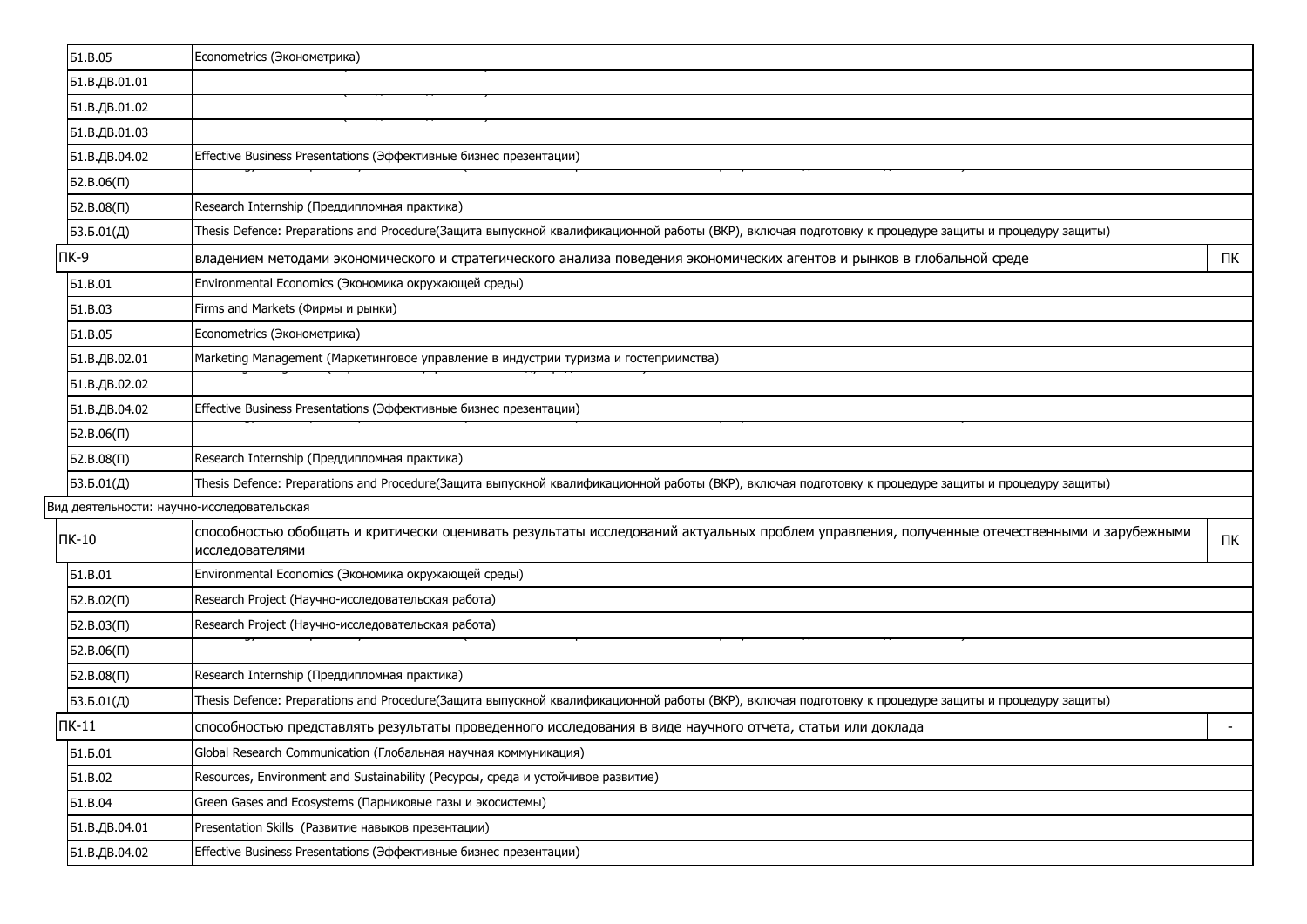| 52.B.01(H)        | Research Workshop (Научно-исследовательский семинар)                                                                                                 |                          |
|-------------------|------------------------------------------------------------------------------------------------------------------------------------------------------|--------------------------|
| $52.B.02(\Pi)$    | Research Project (Научно-исследовательская работа)                                                                                                   |                          |
| $52.B.03(\Pi)$    | Research Project (Научно-исследовательская работа)                                                                                                   |                          |
| Б2.В.04(У)        |                                                                                                                                                      |                          |
| Б2.В.05(У)        |                                                                                                                                                      |                          |
| $52.B.06(\Pi)$    |                                                                                                                                                      |                          |
| 52.B.08(1)        | Research Internship (Преддипломная практика)                                                                                                         |                          |
| БЗ.Б.01(Д)        | Thesis Defence: Preparations and Procedure(Защита выпускной квалификационной работы (ВКР), включая подготовку к процедуре защиты и процедуру защиты) |                          |
| $TK-12$           | способностью обосновывать актуальность, теоретическую и практическую значимость избранной темы научного исследования                                 |                          |
| <b>51.B.05</b>    | Econometrics (Эконометрика)                                                                                                                          |                          |
| Б1.В.ДВ.01.01     |                                                                                                                                                      |                          |
| Б1.В.ДВ.01.02     |                                                                                                                                                      |                          |
| Б1.В.ДВ.01.03     |                                                                                                                                                      |                          |
| Б1.В.ДВ.04.01     | Presentation Skills (Развитие навыков презентации)                                                                                                   |                          |
| Б1.В.ДВ.04.02     | Effective Business Presentations (Эффективные бизнес презентации)                                                                                    |                          |
| $52.B.02(\Pi)$    | Research Project (Научно-исследовательская работа)                                                                                                   |                          |
| $52.B.03(\Pi)$    | Research Project (Научно-исследовательская работа)                                                                                                   |                          |
| Б2.В.04(У)        |                                                                                                                                                      |                          |
| <b>62.B.05(Y)</b> |                                                                                                                                                      |                          |
| 52.B.06(1)        |                                                                                                                                                      |                          |
| 52.B.08(1)        | Research Internship (Преддипломная практика)                                                                                                         |                          |
| БЗ.Б.01(Д)        | Thesis Defence: Preparations and Procedure(Защита выпускной квалификационной работы (ВКР), включая подготовку к процедуре защиты и процедуру защиты) |                          |
| $TK-13$           | способностью проводить самостоятельные исследования в соответствии с разработанной программой                                                        |                          |
| Б1.В.ДВ.01.01     |                                                                                                                                                      |                          |
| Б1.В.ДВ.01.02     |                                                                                                                                                      |                          |
| Б1.В.ДВ.01.03     |                                                                                                                                                      |                          |
| $52.B.02(\Pi)$    | Research Project (Научно-исследовательская работа)                                                                                                   |                          |
| 52.B.03(1)        | Research Project (Научно-исследовательская работа)                                                                                                   |                          |
| 52.B.06(1)        |                                                                                                                                                      |                          |
| 52.B.08(1)        | Research Internship (Преддипломная практика)                                                                                                         |                          |
| БЗ.Б.01(Д)        | Thesis Defence: Preparations and Procedure(Защита выпускной квалификационной работы (ВКР), включая подготовку к процедуре защиты и процедуру защиты) |                          |
| $\Pi K-14$        | способностью применять методы организации исследований и исследовательские стратегии                                                                 | $\overline{\phantom{a}}$ |
| Б1.Б.04           | The management strategy. Portfolio management (Управление стратегий. Портфельное управление)                                                         |                          |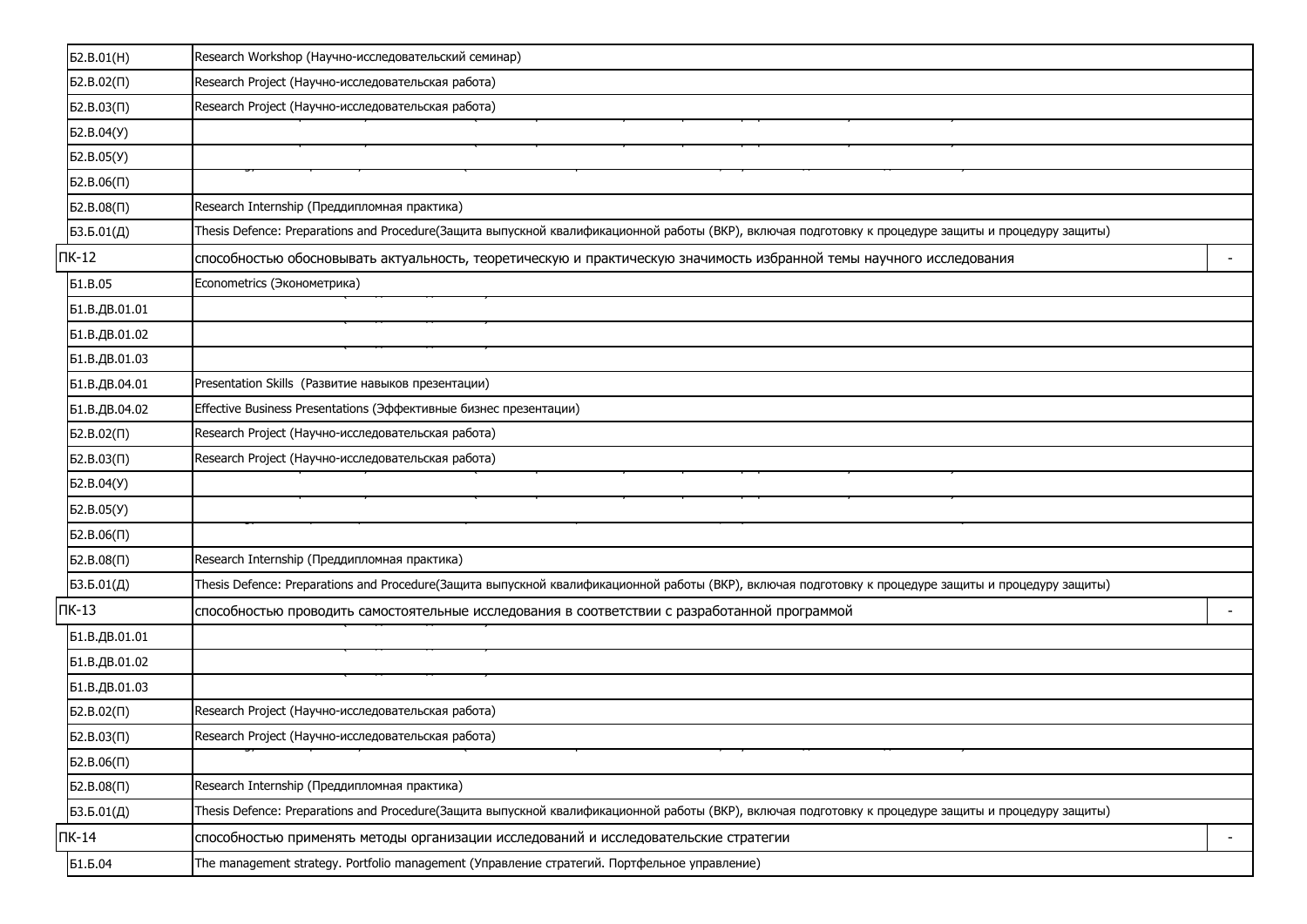| <b>51.B.01</b> | Environmental Economics (Экономика окружающей среды)                                                                                                 |
|----------------|------------------------------------------------------------------------------------------------------------------------------------------------------|
| <b>61.B.03</b> | Firms and Markets (Фирмы и рынки)                                                                                                                    |
| Б1.В.ДВ.01.01  |                                                                                                                                                      |
| Б1.В.ДВ.01.02  |                                                                                                                                                      |
| Б1.В.ДВ.01.03  |                                                                                                                                                      |
| 52.B.02(1)     | Research Project (Научно-исследовательская работа)                                                                                                   |
| 52.B.03(1)     | Research Project (Научно-исследовательская работа)                                                                                                   |
| 52.B.06(1)     |                                                                                                                                                      |
| 52.B.08(1)     | Research Internship (Преддипломная практика)                                                                                                         |
| 53.5.01(Д)     | Thesis Defence: Preparations and Procedure(Защита выпускной квалификационной работы (ВКР), включая подготовку к процедуре защиты и процедуру защиты) |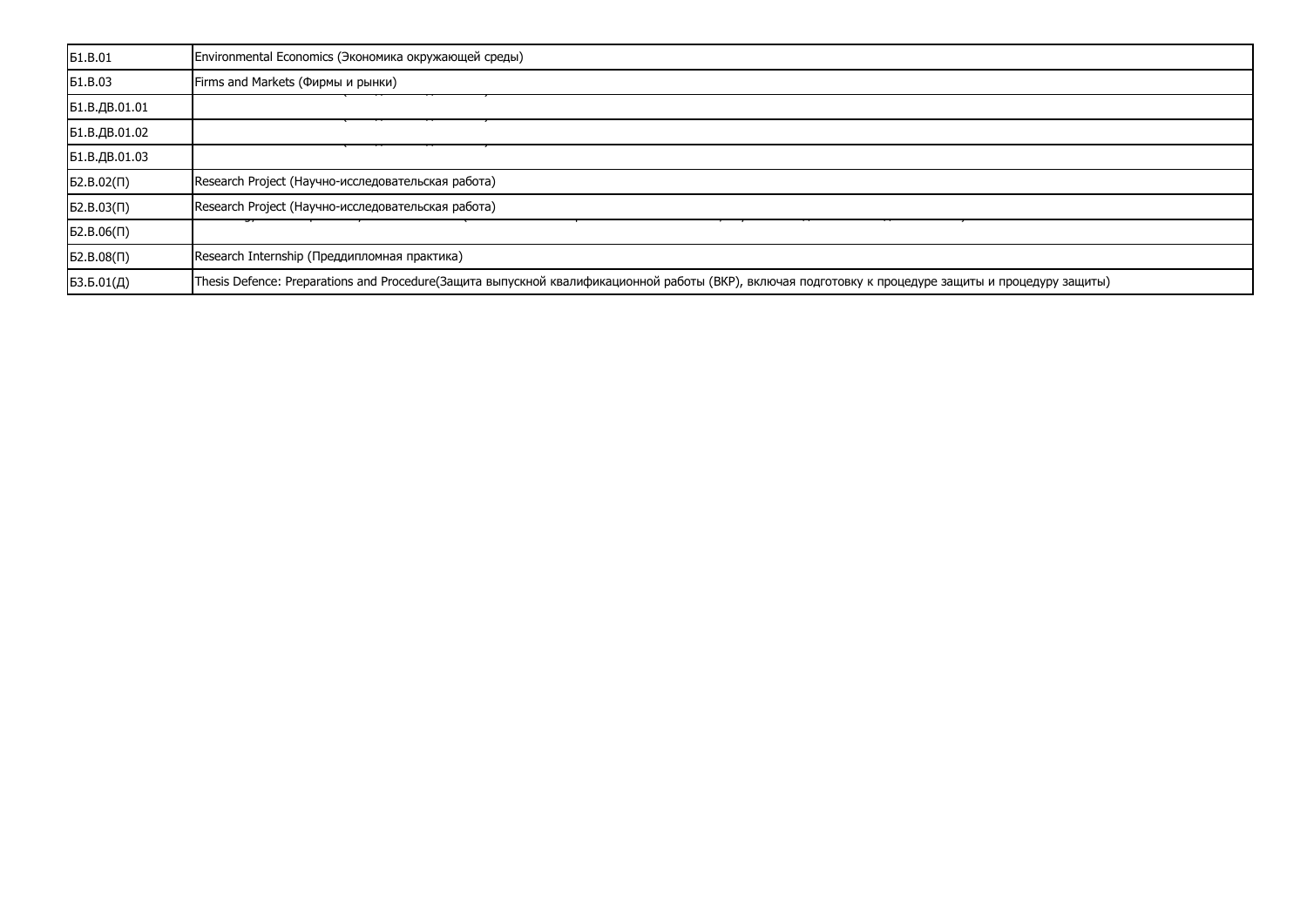| Индекс         | Наименование                                                                                    | Формируемые компетенции                                                                                                                                                      |
|----------------|-------------------------------------------------------------------------------------------------|------------------------------------------------------------------------------------------------------------------------------------------------------------------------------|
| Б1             | Дисциплины (модули)                                                                             | OK-1; OK-2; OK-3; OK-4; OK-5; OK-6; OK-7; OK-8; OK-9; OK-10; OΠK-1; OПK-2; OПK-3; ПК-1; ПК-2; ПК-3; ПК-4; ПК-5; ПК-6;<br>ПК-7; ПК-8; ПК-9; ПК-10; ПК-11; ПК-12; ПК-13; ПК-14 |
| <b>51.6</b>    | Базовая часть                                                                                   | OK-1; OK-2; OK-3; OK-4; OK-5; OK-6; OK-7; OK-8; OK-9; OK-10; OΠK-1; OΠK-2; OПK-3; ПК-1; ПК-2; ПК-5; ПК-6; ПК-7; ПК-11;<br>$\Pi K-14$                                         |
| Б1.Б.01        | Global Research Communication (Глобальная научная<br>коммуникация)                              | OK-1; OK-3; OK-6; OK-7; NK-11                                                                                                                                                |
| Б1.Б.02        | Critical Thinking and Research (Критическое мышление<br>и исследования)                         | OK-2; OK-4; OK-5; OK-8; OK-10; ONK-1; ONK-3                                                                                                                                  |
| Б1.Б.03        | Economics and Management: Adaptation Course<br>(Экономика и управление: адаптационный курс)     | OK-4; OK-8; OK-9; NK-1                                                                                                                                                       |
| Б1.Б.04        | The management strategy. Portfolio management<br>(Управление стратегий. Портфельное управление) | OK-2; ONK-2; NK-2; NK-5; NK-6; NK-7; NK-14                                                                                                                                   |
| <b>51.B</b>    | Вариативная часть                                                                               | ONK-1; ONK-2; ONK-3; NK-2; NK-3; NK-4; NK-5; NK-6; NK-7; NK-8; NK-9; NK-10; NK-11; NK-12; NK-13; NK-14                                                                       |
| <b>61.B.01</b> | Environmental Economics (Экономика окружающей<br>среды)                                         | ПК-8; ПК-9; ПК-10; ПК-14                                                                                                                                                     |
| <b>61.B.02</b> | Resources, Environment and Sustainability (Ресурсы,<br>среда и устойчивое развитие)             | $\Pi$ K-11                                                                                                                                                                   |
| <b>51.B.03</b> | Firms and Markets (Фирмы и рынки)                                                               | ПК-8; ПК-9; ПК-14                                                                                                                                                            |
| <b>51.B.04</b> | Green Gases and Ecosystems (Парниковые газы и<br>экосистемы)                                    | ОПК-3; ПК-8; ПК-11                                                                                                                                                           |
| <b>61.B.05</b> | Econometrics (Эконометрика)                                                                     | ОПК-3; ПК-5; ПК-6; ПК-8; ПК-9; ПК-12                                                                                                                                         |
| Б1.В.ДВ.01     | Research Methods (Методы исследований)                                                          | ОПК-3; ПК-8; ПК-12; ПК-13; ПК-14                                                                                                                                             |
| Б1.В.ДВ.01.01  | Research Methods Track 1 (Методы исследований 1)                                                | ОПК-3; ПК-8; ПК-12; ПК-13; ПК-14                                                                                                                                             |
| Б1.В.ДВ.01.02  | Research Methods Track 2 (Методы исследований 2)                                                | ОПК-3; ПК-8; ПК-12; ПК-13; ПК-14                                                                                                                                             |
| Б1.В.ДВ.01.03  | Research Methods Track 3 (Методы исследований 3)                                                | ОПК-3; ПК-8; ПК-12; ПК-13; ПК-14                                                                                                                                             |
| Б1.В.ДВ.02     | Marketing Management (Маркетинговое управление)                                                 | ОПК-2; ПК-2; ПК-3; ПК-5; ПК-6; ПК-7; ПК-9                                                                                                                                    |
| Б1.В.ДВ.02.01  | Marketing Management (Маркетинговое управление в<br>индустрии туризма и гостеприимства)         | ОПК-2; ПК-2; ПК-3; ПК-5; ПК-6; ПК-7; ПК-9                                                                                                                                    |
| Б1.В.ДВ.02.02  | Marketing Management (Маркетинговое управление в<br>международном бизнесе)                      | ОПК-2; ПК-2; ПК-3; ПК-5; ПК-6; ПК-7; ПК-9                                                                                                                                    |
| Б1.В.ДВ.03     | Дисциплины (модули) по выбору 3 (ДВ.3)                                                          | ОПК-3; ПК-3; ПК-4                                                                                                                                                            |
| Б1.В.ДВ.03.01  | Ecological Tourism (Экологический туризм)                                                       | ОПК-3; ПК-3; ПК-4                                                                                                                                                            |
| Б1.В.ДВ.03.02  | Entrepreneurship (Предпринимательство)                                                          | ПК-2; ПК-3; ПК-4; ПК-5; ПК-6                                                                                                                                                 |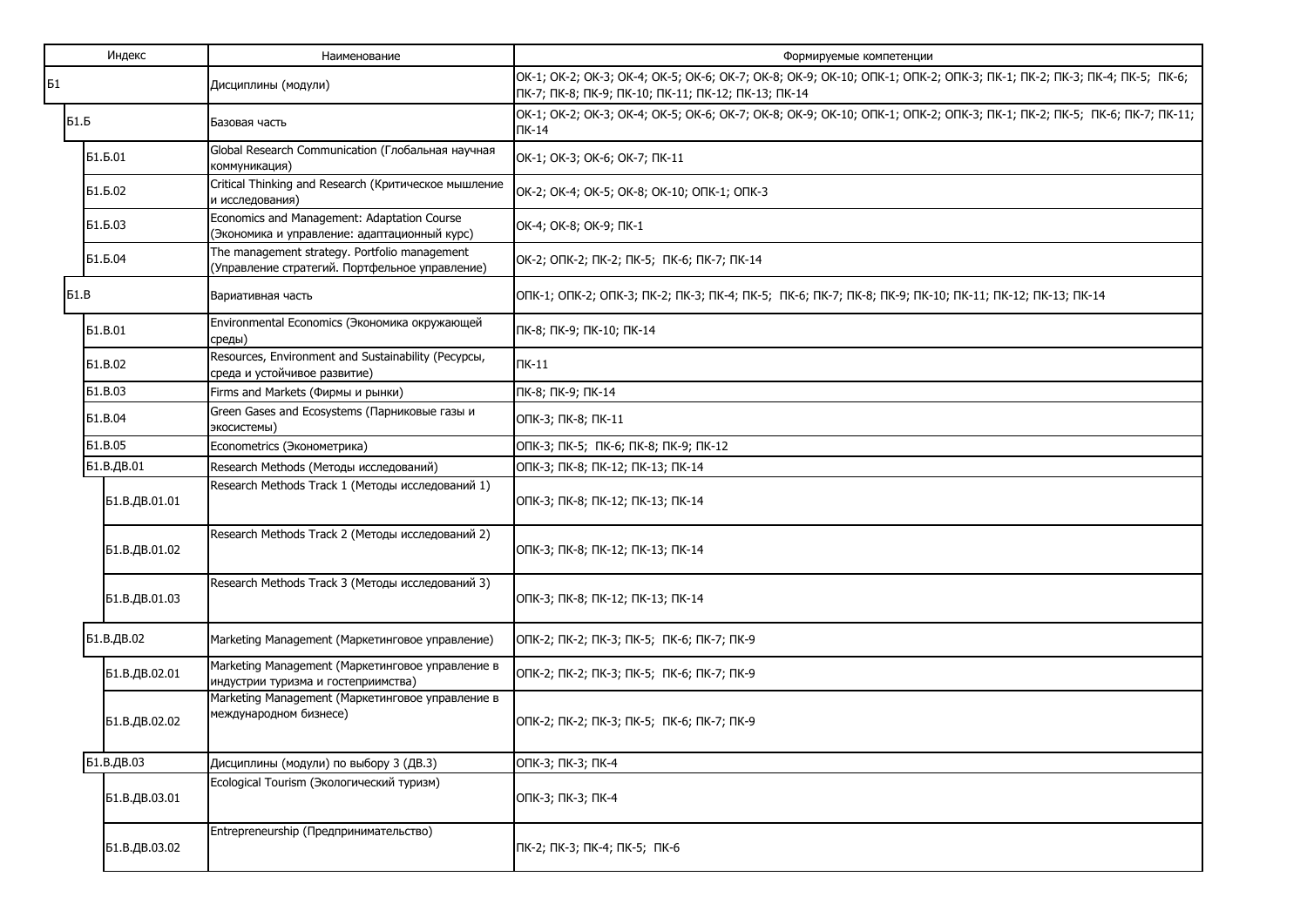|             | Б1.В.ДВ.04        | Дисциплины (модули) по выбору 4 (ДВ.4)                                                                                                                            | ОПК-1; ПК-11; ПК-12                                                                                                                                                          |
|-------------|-------------------|-------------------------------------------------------------------------------------------------------------------------------------------------------------------|------------------------------------------------------------------------------------------------------------------------------------------------------------------------------|
|             | Б1.В.ДВ.04.01     | Presentation Skills (Развитие навыков презентации)                                                                                                                | ОПК-1; ПК-11; ПК-12                                                                                                                                                          |
|             | Б1.В.ДВ.04.02     | Effective Business Presentations (Эффективные бизнес<br>презентации)                                                                                              | ОПК-1; ПК-8; ПК-9; ПК-11; ПК-12                                                                                                                                              |
| Б2          |                   | Практики, в том числе научно-исследовательская<br>работа (НИР)                                                                                                    | OK-2; OK-3; OK-7; OK-8; OK-9; OK-10; OΠK-1; OПK-2; ПК-1; ПК-2; ПК-3; ПК-4; ПК-5; ПК-6; ПК-7; ПК-8; ПК-9; ПК-10; ПК-11;<br>ПК-12; ПК-13; ПК-14                                |
| <b>52.B</b> |                   | Вариативная часть                                                                                                                                                 | OK-2; OK-3; OK-7; OK-8; OK-9; OK-10; OΠK-1; OПK-2; ПК-1; ПК-2; ПК-3; ПК-4; ПК-5; ПК-6; ПК-7; ПК-8; ПК-9; ПК-10; ПК-11;<br>ПК-12; ПК-13; ПК-14                                |
|             | D. B.01(H)        | Research Workshop (Научно-исследовательский<br>семинар)                                                                                                           | OK-7; OK-8; OK-9; ONK-1; NK-11                                                                                                                                               |
|             | $52.B.02(\Pi)$    | Research Project (Научно-исследовательская работа)                                                                                                                | OK-2; OK-3; OK-9; OK-10; ONK-1; ONK-2; NK-10; NK-11; NK-12; NK-13; NK-14                                                                                                     |
|             | 52.B.03(1)        | Research Project (Научно-исследовательская работа)                                                                                                                | ПК-10; ПК-11; ПК-12; ПК-13; ПК-14                                                                                                                                            |
|             | <b>62.B.04(Y)</b> | Academic Internship for Primary Professional Skills<br>(Учебная практика по получению первичных<br>профессиональных умений и навыков)                             | ПК-1; ПК-11; ПК-12                                                                                                                                                           |
|             | D. B. 05(Y)       | Academic Internship for Primary Professional Skills<br>(Учебная практика по получению первичных<br>профессиональных умений и навыков)                             | ПК-11; ПК-12                                                                                                                                                                 |
|             | $B2.B.06(\Pi)$    | Technology Internship in Analytics and Research<br>Технологическая практика в аналитической; научно-<br>исследовательской деятельности)                           | ПК-8; ПК-9; ПК-10; ПК-11; ПК-12; ПК-13; ПК-14                                                                                                                                |
|             | $ 62.B.07(\Pi) $  | Internship for Organisational and Managerial Skills<br>(Практика по получению профессиональных умений и<br>опыта в организационно-управленческой<br>деятельности) | ПК-1; ПК-2; ПК-3; ПК-4; ПК-5; ПК-6; ПК-7                                                                                                                                     |
|             | 52.B.08(1)        | Research Internship (Преддипломная практика)                                                                                                                      | ПК-1; ПК-2; ПК-3; ПК-4; ПК-5; ПК-6; ПК-7; ПК-8; ПК-9; ПК-10; ПК-11; ПК-12; ПК-13; ПК-14                                                                                      |
| Б3          |                   | Государственная итоговая аттестация                                                                                                                               | OK-1; OK-2; OK-3; OK-4; OK-5; OK-6; OK-7; OK-8; OK-9; OK-10; OΠK-1; OПK-2; OПK-3; ПК-1; ПК-2; ПК-3; ПК-4; ПК-5; ПК-6;<br>ПК-7; ПК-8; ПК-9; ПК-10; ПК-11; ПК-12; ПК-13; ПК-14 |
| <b>БЗ.Б</b> |                   | Базовая часть                                                                                                                                                     | OK-1; OK-2; OK-3; OK-4; OK-5; OK-6; OK-7; OK-8; OK-9; OK-10; OΠK-1; OПK-2; OПK-3; ПК-1; ПК-2; ПК-3; ПК-4; ПК-5; ПК-6;<br>ПК-7; ПК-8; ПК-9; ПК-10; ПК-11; ПК-12; ПК-13; ПК-14 |
|             | 53.5.01(Д)        | Thesis Defence: Preparations and Procedure(Защита<br>выпускной квалификационной работы (ВКР), включая<br>подготовку к процедуре защиты и процедуру защиты)        | OK-1; OK-2; OK-3; OK-4; OK-5; OK-6; OK-7; OK-8; OK-9; OK-10; OΠK-1; OПK-2; OПK-3; ПК-1; ПК-2; ПК-3; ПК-4; ПК-5; ПК-6;<br>ПК-7; ПК-8; ПК-9; ПК-10; ПК-11; ПК-12; ПК-13; ПК-14 |
| K.M         |                   | Комплексные модули                                                                                                                                                |                                                                                                                                                                              |
| ФТД         |                   | Факультативы                                                                                                                                                      | ПК-1; ПК-4; ПК-5; ПК-6                                                                                                                                                       |
|             | ФТД.В             | Вариативная часть                                                                                                                                                 | ПК-1; ПК-4; ПК-5; ПК-6                                                                                                                                                       |
|             | ФТД.В.01          | Practice of your pwn start-up foundation (Практика<br>создания собственного бизнеса)                                                                              | ПК-4; ПК-5; ПК-6                                                                                                                                                             |
|             | ФТД.В.02          | Personal Development Management (Управление<br>личностным развитием)                                                                                              | $\Pi K-1$                                                                                                                                                                    |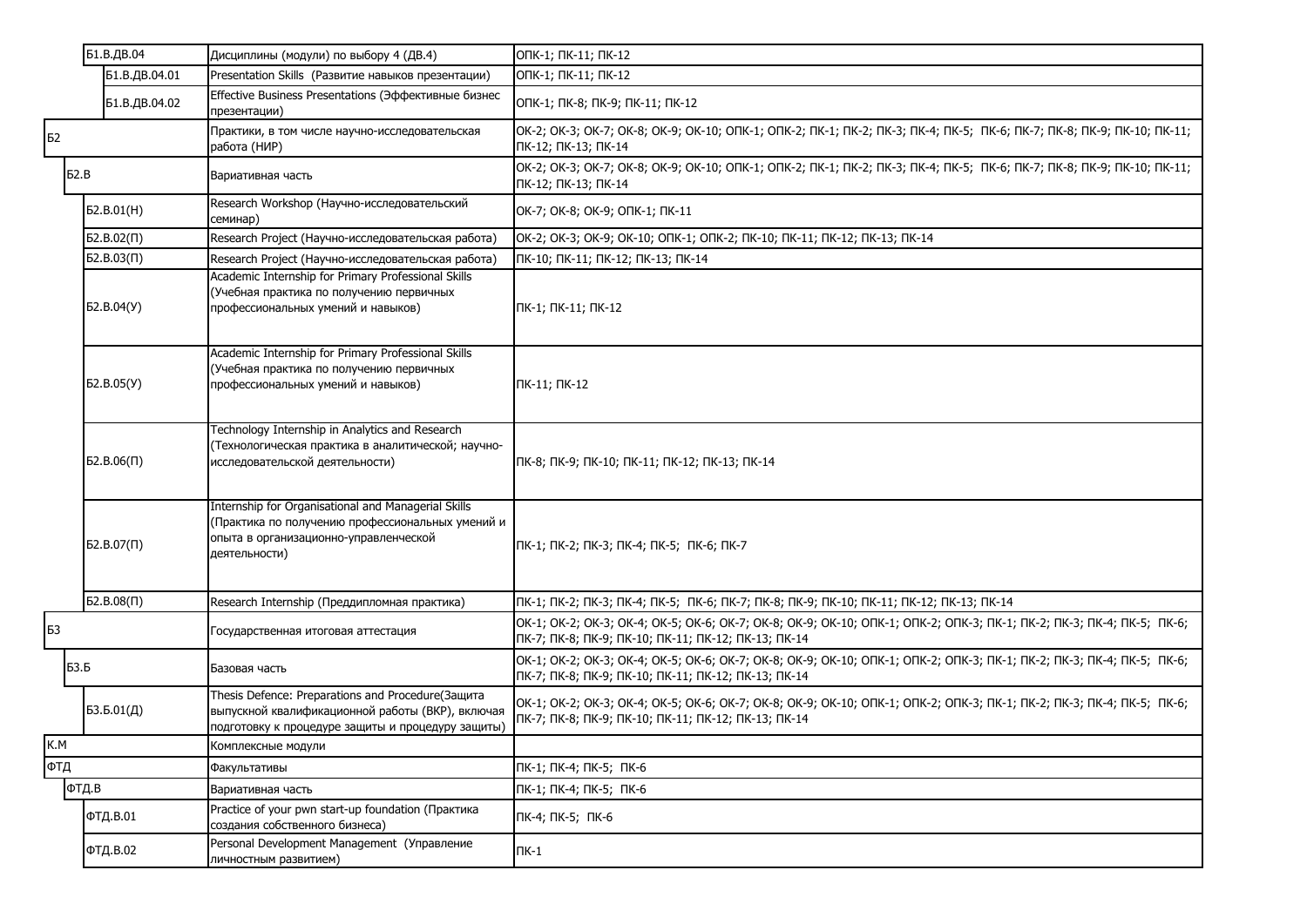|             |                                                                 |             |                         |                                         | Итого |       |                |                          | Kypc 1         |                  |                          |                  |                 |  |
|-------------|-----------------------------------------------------------------|-------------|-------------------------|-----------------------------------------|-------|-------|----------------|--------------------------|----------------|------------------|--------------------------|------------------|-----------------|--|
|             |                                                                 | Баз.%       | Bap.%                   | ДВ(от                                   |       | з.е.  |                | Всего                    | Cem 1          | Сем <sub>2</sub> | Всего                    | Сем <sub>3</sub> | Сем 4           |  |
|             |                                                                 |             |                         | Bap.)%                                  | Мин.  | Макс. | Факт           |                          |                |                  |                          |                  |                 |  |
|             | Итого (с факультативами)                                        |             |                         |                                         | 99    | 151   | 122            | 62                       | 29             | 33               | 60                       | 30               | 30              |  |
|             | Итого по ОП (без факультативов)                                 |             |                         |                                         | 99    | 141   | 120            | 60                       | 29             | 31               | 60                       | 30               | 30 <sup>°</sup> |  |
| <b>51</b>   | Дисциплины (модули)                                             | 29%         | 71%                     | 42.2%                                   | 51    | 69    | 63             | 37                       | 19             | 18               | 26                       | 17               | 9               |  |
| <b>Б1.Б</b> | Базовая часть                                                   |             |                         |                                         | 18    | 18    | 18             | 15                       | 12             | 3                | 3                        | 3                |                 |  |
| 51.B        | Вариативная часть                                               |             |                         |                                         | 33    | 51    | 45             | 22                       | $\overline{7}$ | 15               | 23                       | 14               | 9               |  |
| Б2          | Практики, в том числе научно-<br>исследовательская работа (НИР) | 0%          | 100%                    | 0%                                      | 42    | 63    | 51             | 23                       | 10             | 13               | 28                       | 13               | 15              |  |
| 52.B        | Вариативная часть                                               |             |                         |                                         | 42    | 63    | 51             | 23                       | 10             | 13               | 28                       | 13               | 15              |  |
| Б3          | Государственная итоговая аттестация                             |             |                         |                                         | 6     | 9     | 6              |                          |                |                  | 6                        |                  | 6               |  |
| <b>БЗ.Б</b> | Базовая часть                                                   |             |                         |                                         | 6     | 9     | 6              |                          |                |                  | 6                        |                  | 6               |  |
| ФТД         | Факультативы                                                    |             |                         |                                         |       | 10    | $\overline{2}$ | $\overline{2}$           |                | $\overline{2}$   |                          |                  |                 |  |
| ФТД.В       | Вариативная часть                                               |             |                         |                                         |       | 10    | $\overline{2}$ | $\overline{2}$           |                | $\overline{2}$   |                          |                  |                 |  |
|             |                                                                 | лекционных  |                         |                                         |       |       | 27.73%         |                          |                |                  |                          |                  |                 |  |
|             | Процент  занятий от аудиторных                                  |             | в интерактивной форме   |                                         |       |       | 36.4%          |                          |                |                  |                          |                  |                 |  |
|             |                                                                 |             |                         | ОП, факультативы (в период ТО)          |       |       | 53.1           |                          | 52             | 54               |                          | 54               | 51.5            |  |
|             | Учебная нагрузка (акад.час/нед)                                 |             |                         | ОП, факультативы (в период экз. сессий) |       |       | 36             |                          | 36             | 36               | $\sim$                   | 36               | 36              |  |
|             |                                                                 |             | в период гос. экзаменов |                                         |       |       |                | $\overline{\phantom{a}}$ |                |                  | $\overline{\phantom{a}}$ |                  |                 |  |
|             |                                                                 |             | Контактная работа       |                                         |       |       | 28.6           |                          | 28.7           | 28.9             |                          | 27               | 30.9            |  |
|             |                                                                 |             | ЭКЗАМЕНЫ (Экз)          |                                         |       |       |                | 6                        | 3              | 3                | 6                        | 3                | $\overline{3}$  |  |
|             | Обязательные формы контроля                                     | ЗАЧЕТЫ (За) |                         |                                         |       |       |                | $\overline{4}$           | $\overline{2}$ | $\overline{2}$   | $\overline{2}$           | $\overline{2}$   |                 |  |
|             |                                                                 |             |                         | ЗАЧЕТЫ С ОЦЕНКОЙ (ЗаО)                  |       |       |                | $\overline{7}$           | 3              | 4                | 6                        | 4                | $2^{\circ}$     |  |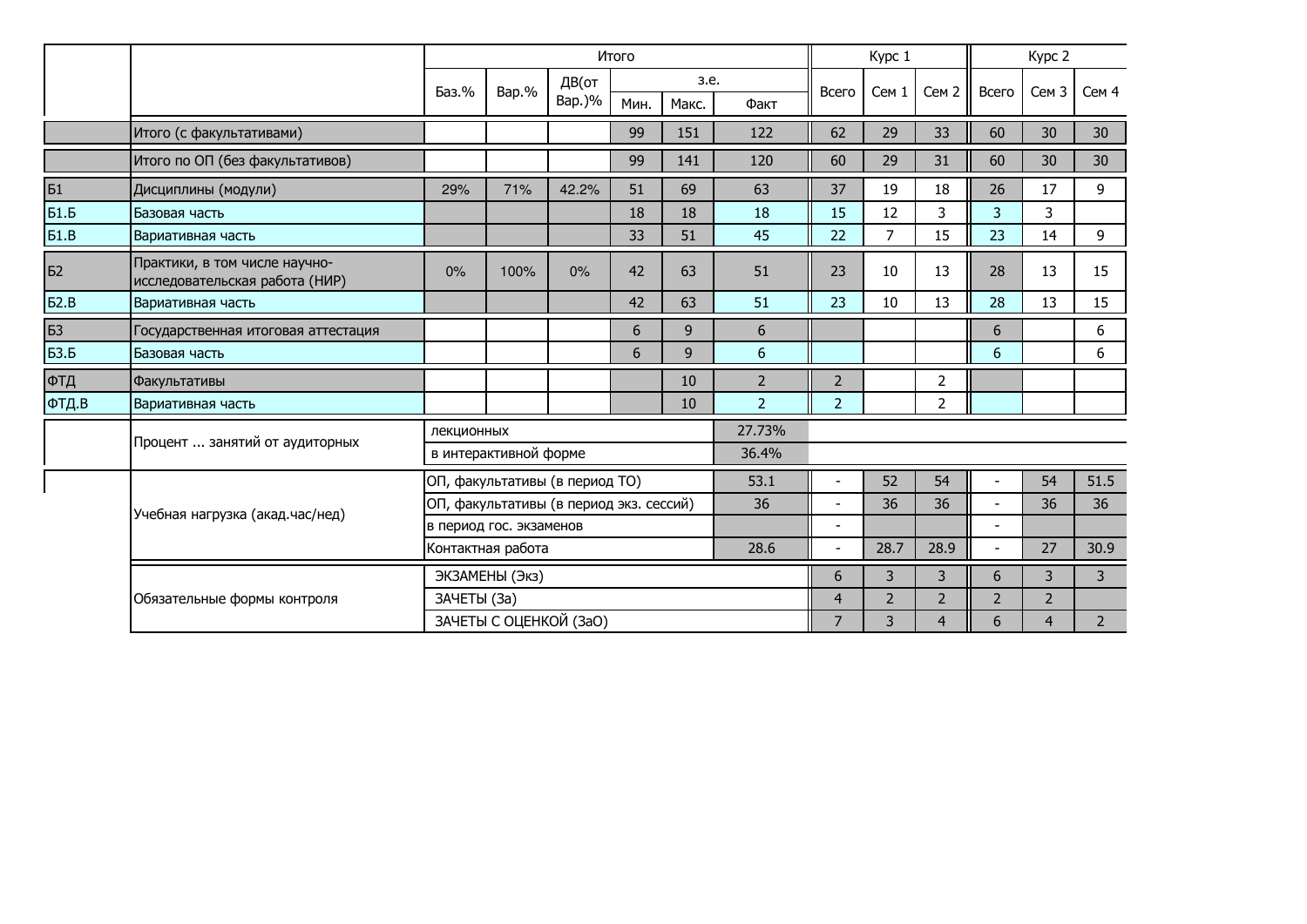| Академических часов<br>Академических часов<br>Академических часов<br>3.e.<br>№ Индекс<br>Семестры<br>Наименование<br>Каф.<br>Недель Контроль<br>Контроль<br>Недель Контрол<br>3.e.<br>3.e.<br>Недель<br>Кон<br>Консу<br>Контр<br>Кон<br>Консу<br>Кон<br>Консу<br>Контр<br><b>«Контр</b><br>$\mathsf{CP}$<br><b>KCP</b><br>Bcero<br>Лаб<br><b>KCP</b><br>Bcero<br>CP<br>Bcero<br><b>KCP</b><br>$\mathsf{CP}$<br>Bcero<br>$\n  np\n$<br>Лек<br>Лаб<br>$\n  np\n$<br>Пек<br>Лаб<br>$\n  np\n$<br>Лек<br>такт.<br>льт<br>ОЛЬ<br>такт<br>льт<br>ОЛЬ<br>такт<br>льт<br>оль<br>ИТОГО (с факультативами)<br>1044<br>29<br>1188<br>33<br>2232<br>62<br>23<br>21<br>44<br>ИТОГО по ОП (без факультативов)<br>1044<br>29<br>1116<br>31<br>2160<br>60<br>ОП, факультативы (в период ТО)<br>52<br>54<br>53<br>36<br>36<br>36<br>ОП, факультативы (в период экз. сес.)<br>УЧЕБНАЯ НАГРУЗКА,<br>15,8<br>(акад.час/нед)<br>17,7<br>16,8<br>Аудиторная нагрузка<br>28,9<br>Контактная работа<br>28,7<br>28,8<br>TO: 34<br>TO: 18<br>TO: 16<br>ДИСЦИПЛИНЫ И РАССРЕД. ПРАКТИКИ<br>1044<br>12<br>226 198<br>420<br>108<br>29<br>972<br>498 78 12 198 210<br>366 108<br>27<br>2016 1014 158<br>424 408<br>786 216<br>56<br>516<br>80 l<br>24<br>3:3<br>$\rightarrow$ .<br>$\rightarrow$ 6<br>Critical Thinking and Research (Критическое<br>36<br>60<br>180<br>84<br>34<br>36<br>36<br>60<br>36<br>14<br>5<br>180<br>84<br>14<br>34<br>$5\overline{5}$<br>133<br>$\mathbf{1}$<br><b>51.5.02</b><br>Экз<br>Экз<br>мышление и исследования)<br>Economics and Management: Adaptation<br>72<br>36<br>72<br>36<br>72<br>36<br>180<br>72<br>18<br>36<br>18<br>$\overline{5}$<br>18<br>18<br>133<br>$\overline{2}$<br>180<br>5<br>$\overline{1}$<br><b>51.5.03</b><br>Course (Экономика и управление:<br>Экз<br>Экз<br>адаптационный курс)<br>The management strategy. Portfolio<br>72<br>12<br>36<br>30<br>42 12<br>36<br>$\overline{\mathbf{3}}$<br>36<br>18<br>18<br>36<br>$\overline{c}$<br>108<br>48<br>12<br>24<br>24<br>84<br>60<br>13<br>12<br><b>51.6.04</b><br>management (Управление стратегий.<br>3a<br>Экз<br>$\mathbf{3}$<br>180<br>$5\overline{5}$<br>Экз За<br>Портфельное управление)<br>Environmental Economics (Экономика<br>$\overline{4}$<br>144<br>72<br>18<br>36<br>72<br>72<br>18<br>18 36<br>72<br>13<br>23<br><b>51.B.01</b><br>3a<br>18 <sup>1</sup><br>$\overline{a}$<br>3a<br>144<br>окружающей среды)<br>Resources, Environment and Sustainability<br>$5\overline{5}$<br>18<br>36<br>72<br>18<br>36<br>36<br>36<br>111<br>$\overline{2}$<br>144<br>72<br>36<br>36<br>144<br>18<br><b>51.B.02</b><br>Экз<br>18<br>$\overline{4}$<br>Экз<br>Ресурсы, среда и устойчивое развитие)<br>$6\overline{6}$<br>36<br>18<br>133<br>72<br>18<br>18<br>36<br>36<br>$\overline{4}$<br>72<br>18<br>36<br>36<br>36<br><b>51.B.03</b><br>Firms and Markets (Фирмы и рынки)<br>Экз<br>144<br>Экз<br>144<br>$\overline{4}$<br>1<br>$\overline{7}$<br>108<br>54<br>12<br>12<br>12<br>18<br>54<br>12<br>36<br>108<br>24<br>24<br>24<br>36<br>108<br>36<br>133<br>12<br><b>51.B.05</b><br>Econometrics (Эконометрика)<br>3a<br>$\mathbf{3}$<br>144<br>54<br>12<br>12<br>18<br>54<br>$\overline{4}$<br>Экз За<br>252<br>Экз<br>исследований 1)□<br>8<br>36<br>72<br>18<br>36<br>$\overline{2}$<br>108<br>72<br>18<br>18 <sup>1</sup><br>36<br>3<br>108<br>18<br>36<br>$\mathbf{3}$<br>13<br>Б1.В.ДВ.01.01<br>3a<br>3a<br>исследований 2)⊡<br>9<br>36<br>108<br>72<br>18<br>18 <sup>1</sup><br>36<br>108<br>72<br>18<br>18<br>36<br>36<br>3<br>13<br>$\overline{2}$<br>Б1.В.ДВ.01.02<br>3<br>3a<br>3a<br>исследований 3)⊡<br>10 <i>51.B.AB.01.03</i><br>72<br>18<br>36<br>72<br>18<br>36<br>36<br>18<br>36<br>133<br>$\overline{2}$<br>3a<br>108<br>18<br>3<br>108<br>3<br>3a<br>Research Workshop (Научно-<br>72<br>36<br>36<br>36<br>36<br>36<br>72<br>72<br>72<br>123<br>$11$ <b>62.8.01(H)</b><br>108<br>3<br>108<br>72<br>36<br>$\mathbf{3}$<br>216<br>144<br>6<br>155<br>3aO<br>3aO<br>3aO(2)<br>исследовательский семинар)<br>Research Project (Научно-<br>72<br>36<br>72<br>72<br>72<br>12 $B2.B.02(II)$<br>144<br>36<br>$\overline{4}$<br>144<br>72<br>36<br>36<br>72<br>144<br>144<br>13<br>123<br>3aO<br>3aO<br>288<br>$\mathbf{8}$<br>3aO(2)<br>исследовательская работа)<br>Professional Skills (Учебная практика<br>по получению первичных<br>13 <b>62.B.05(Y)</b><br>36<br>профессиональных умений и<br>108<br>54<br>36<br>18<br>54<br>3<br>108<br>54<br>18<br>54<br>$\mathcal{R}$<br>155<br>31<br>3aO<br>3aO<br>навыков) $\Box$<br>Practice of your pwn start-up foundation<br>14 ФТД.В.01<br>18<br>3a<br>36<br>18<br>18<br>18<br>13<br>$\overline{2}$<br>18<br>3a<br>36<br>18<br>(Практика создания собственного бизнеса)<br>Personal Development Management<br>$2^{\circ}$<br>15 ФТД.В.02<br>3a<br>36<br>18<br>36<br>18<br>18<br>18<br>13<br>18<br>18<br>3a<br>Управление личностным развитием)<br>ОБЯЗАТЕЛЬНЫЕ ФОРМЫ КОНТРОЛЯ<br>Экз(3) За(4) ЗаО(2)<br>Экз(6) За(6) ЗаО(5)<br>Экз(3) За(2) ЗаО(3)<br><b>ПРАКТИКИ</b><br>216<br>144<br>72<br>216<br>144<br>72 72<br>72<br>72<br>72<br>$\overline{4}$<br>(План)<br>6<br>$\overline{4}$<br>6<br>Skills (Учебная практика по получению<br>первичных профессиональных умений и<br>62.B.04(Y)<br>3aO<br>108<br>72<br>36<br>36<br>36<br>$\overline{3}$<br>3aO<br>108<br>72<br>36<br>36<br>36<br>$\overline{2}$<br>$\overline{\mathbf{3}}$<br>$\overline{2}$<br>навыков) $\square$<br>Technology Internship in Analytics and<br>Research (Технологическая практика в<br>налитической; научно-исследовательской<br>72<br>52.B.06(1)<br>36<br>36<br>36<br>36<br>36<br>36<br>3aO<br>108<br>72<br>$\overline{3}$<br>$\overline{2}$<br>3aO<br>108<br>$\overline{3}$<br>$\overline{2}$<br>деятельности) □<br>ГИА<br>(План)<br><b>КАНИКУЛЫ</b><br>$\overline{2}$<br>6<br>$\mathbf{R}$ |  |  |  |  | Семестр 1 |  |  |  |  |  |  |  |  |  |  |  |  | Семестр 2 |  |  |  |  |  |  |  |  |  | Итого за курс |  |  |  |  |  |  |  |  |  |
|-----------------------------------------------------------------------------------------------------------------------------------------------------------------------------------------------------------------------------------------------------------------------------------------------------------------------------------------------------------------------------------------------------------------------------------------------------------------------------------------------------------------------------------------------------------------------------------------------------------------------------------------------------------------------------------------------------------------------------------------------------------------------------------------------------------------------------------------------------------------------------------------------------------------------------------------------------------------------------------------------------------------------------------------------------------------------------------------------------------------------------------------------------------------------------------------------------------------------------------------------------------------------------------------------------------------------------------------------------------------------------------------------------------------------------------------------------------------------------------------------------------------------------------------------------------------------------------------------------------------------------------------------------------------------------------------------------------------------------------------------------------------------------------------------------------------------------------------------------------------------------------------------------------------------------------------------------------------------------------------------------------------------------------------------------------------------------------------------------------------------------------------------------------------------------------------------------------------------------------------------------------------------------------------------------------------------------------------------------------------------------------------------------------------------------------------------------------------------------------------------------------------------------------------------------------------------------------------------------------------------------------------------------------------------------------------------------------------------------------------------------------------------------------------------------------------------------------------------------------------------------------------------------------------------------------------------------------------------------------------------------------------------------------------------------------------------------------------------------------------------------------------------------------------------------------------------------------------------------------------------------------------------------------------------------------------------------------------------------------------------------------------------------------------------------------------------------------------------------------------------------------------------------------------------------------------------------------------------------------------------------------------------------------------------------------------------------------------------------------------------------------------------------------------------------------------------------------------------------------------------------------------------------------------------------------------------------------------------------------------------------------------------------------------------------------------------------------------------------------------------------------------------------------------------------------------------------------------------------------------------------------------------------------------------------------------------------------------------------------------------------------------------------------------------------------------------------------------------------------------------------------------------------------------------------------------------------------------------------------------------------------------------------------------------------------------------------------------------------------------------------------------------------------------------------------------------------------------------------------------------------------------------------------------------------------------------------------------------------------------------------------------------------------------------------------------------------------------------------------------------------------------------------------------------------------------------------------------------------------------------------------------------------------------------------------------------------------------------------------------------------------------------------------------------------------------------------------------------------------------------------------------------------------------------------------------------------------------------------------------------------------------------------------------------------------------------------------------------------------------------------------------------------------------------------------------------|--|--|--|--|-----------|--|--|--|--|--|--|--|--|--|--|--|--|-----------|--|--|--|--|--|--|--|--|--|---------------|--|--|--|--|--|--|--|--|--|
|                                                                                                                                                                                                                                                                                                                                                                                                                                                                                                                                                                                                                                                                                                                                                                                                                                                                                                                                                                                                                                                                                                                                                                                                                                                                                                                                                                                                                                                                                                                                                                                                                                                                                                                                                                                                                                                                                                                                                                                                                                                                                                                                                                                                                                                                                                                                                                                                                                                                                                                                                                                                                                                                                                                                                                                                                                                                                                                                                                                                                                                                                                                                                                                                                                                                                                                                                                                                                                                                                                                                                                                                                                                                                                                                                                                                                                                                                                                                                                                                                                                                                                                                                                                                                                                                                                                                                                                                                                                                                                                                                                                                                                                                                                                                                                                                                                                                                                                                                                                                                                                                                                                                                                                                                                                                                                                                                                                                                                                                                                                                                                                                                                                                                                                                                                                                                       |  |  |  |  |           |  |  |  |  |  |  |  |  |  |  |  |  |           |  |  |  |  |  |  |  |  |  |               |  |  |  |  |  |  |  |  |  |
|                                                                                                                                                                                                                                                                                                                                                                                                                                                                                                                                                                                                                                                                                                                                                                                                                                                                                                                                                                                                                                                                                                                                                                                                                                                                                                                                                                                                                                                                                                                                                                                                                                                                                                                                                                                                                                                                                                                                                                                                                                                                                                                                                                                                                                                                                                                                                                                                                                                                                                                                                                                                                                                                                                                                                                                                                                                                                                                                                                                                                                                                                                                                                                                                                                                                                                                                                                                                                                                                                                                                                                                                                                                                                                                                                                                                                                                                                                                                                                                                                                                                                                                                                                                                                                                                                                                                                                                                                                                                                                                                                                                                                                                                                                                                                                                                                                                                                                                                                                                                                                                                                                                                                                                                                                                                                                                                                                                                                                                                                                                                                                                                                                                                                                                                                                                                                       |  |  |  |  |           |  |  |  |  |  |  |  |  |  |  |  |  |           |  |  |  |  |  |  |  |  |  |               |  |  |  |  |  |  |  |  |  |
|                                                                                                                                                                                                                                                                                                                                                                                                                                                                                                                                                                                                                                                                                                                                                                                                                                                                                                                                                                                                                                                                                                                                                                                                                                                                                                                                                                                                                                                                                                                                                                                                                                                                                                                                                                                                                                                                                                                                                                                                                                                                                                                                                                                                                                                                                                                                                                                                                                                                                                                                                                                                                                                                                                                                                                                                                                                                                                                                                                                                                                                                                                                                                                                                                                                                                                                                                                                                                                                                                                                                                                                                                                                                                                                                                                                                                                                                                                                                                                                                                                                                                                                                                                                                                                                                                                                                                                                                                                                                                                                                                                                                                                                                                                                                                                                                                                                                                                                                                                                                                                                                                                                                                                                                                                                                                                                                                                                                                                                                                                                                                                                                                                                                                                                                                                                                                       |  |  |  |  |           |  |  |  |  |  |  |  |  |  |  |  |  |           |  |  |  |  |  |  |  |  |  |               |  |  |  |  |  |  |  |  |  |
|                                                                                                                                                                                                                                                                                                                                                                                                                                                                                                                                                                                                                                                                                                                                                                                                                                                                                                                                                                                                                                                                                                                                                                                                                                                                                                                                                                                                                                                                                                                                                                                                                                                                                                                                                                                                                                                                                                                                                                                                                                                                                                                                                                                                                                                                                                                                                                                                                                                                                                                                                                                                                                                                                                                                                                                                                                                                                                                                                                                                                                                                                                                                                                                                                                                                                                                                                                                                                                                                                                                                                                                                                                                                                                                                                                                                                                                                                                                                                                                                                                                                                                                                                                                                                                                                                                                                                                                                                                                                                                                                                                                                                                                                                                                                                                                                                                                                                                                                                                                                                                                                                                                                                                                                                                                                                                                                                                                                                                                                                                                                                                                                                                                                                                                                                                                                                       |  |  |  |  |           |  |  |  |  |  |  |  |  |  |  |  |  |           |  |  |  |  |  |  |  |  |  |               |  |  |  |  |  |  |  |  |  |
|                                                                                                                                                                                                                                                                                                                                                                                                                                                                                                                                                                                                                                                                                                                                                                                                                                                                                                                                                                                                                                                                                                                                                                                                                                                                                                                                                                                                                                                                                                                                                                                                                                                                                                                                                                                                                                                                                                                                                                                                                                                                                                                                                                                                                                                                                                                                                                                                                                                                                                                                                                                                                                                                                                                                                                                                                                                                                                                                                                                                                                                                                                                                                                                                                                                                                                                                                                                                                                                                                                                                                                                                                                                                                                                                                                                                                                                                                                                                                                                                                                                                                                                                                                                                                                                                                                                                                                                                                                                                                                                                                                                                                                                                                                                                                                                                                                                                                                                                                                                                                                                                                                                                                                                                                                                                                                                                                                                                                                                                                                                                                                                                                                                                                                                                                                                                                       |  |  |  |  |           |  |  |  |  |  |  |  |  |  |  |  |  |           |  |  |  |  |  |  |  |  |  |               |  |  |  |  |  |  |  |  |  |
|                                                                                                                                                                                                                                                                                                                                                                                                                                                                                                                                                                                                                                                                                                                                                                                                                                                                                                                                                                                                                                                                                                                                                                                                                                                                                                                                                                                                                                                                                                                                                                                                                                                                                                                                                                                                                                                                                                                                                                                                                                                                                                                                                                                                                                                                                                                                                                                                                                                                                                                                                                                                                                                                                                                                                                                                                                                                                                                                                                                                                                                                                                                                                                                                                                                                                                                                                                                                                                                                                                                                                                                                                                                                                                                                                                                                                                                                                                                                                                                                                                                                                                                                                                                                                                                                                                                                                                                                                                                                                                                                                                                                                                                                                                                                                                                                                                                                                                                                                                                                                                                                                                                                                                                                                                                                                                                                                                                                                                                                                                                                                                                                                                                                                                                                                                                                                       |  |  |  |  |           |  |  |  |  |  |  |  |  |  |  |  |  |           |  |  |  |  |  |  |  |  |  |               |  |  |  |  |  |  |  |  |  |
|                                                                                                                                                                                                                                                                                                                                                                                                                                                                                                                                                                                                                                                                                                                                                                                                                                                                                                                                                                                                                                                                                                                                                                                                                                                                                                                                                                                                                                                                                                                                                                                                                                                                                                                                                                                                                                                                                                                                                                                                                                                                                                                                                                                                                                                                                                                                                                                                                                                                                                                                                                                                                                                                                                                                                                                                                                                                                                                                                                                                                                                                                                                                                                                                                                                                                                                                                                                                                                                                                                                                                                                                                                                                                                                                                                                                                                                                                                                                                                                                                                                                                                                                                                                                                                                                                                                                                                                                                                                                                                                                                                                                                                                                                                                                                                                                                                                                                                                                                                                                                                                                                                                                                                                                                                                                                                                                                                                                                                                                                                                                                                                                                                                                                                                                                                                                                       |  |  |  |  |           |  |  |  |  |  |  |  |  |  |  |  |  |           |  |  |  |  |  |  |  |  |  |               |  |  |  |  |  |  |  |  |  |
|                                                                                                                                                                                                                                                                                                                                                                                                                                                                                                                                                                                                                                                                                                                                                                                                                                                                                                                                                                                                                                                                                                                                                                                                                                                                                                                                                                                                                                                                                                                                                                                                                                                                                                                                                                                                                                                                                                                                                                                                                                                                                                                                                                                                                                                                                                                                                                                                                                                                                                                                                                                                                                                                                                                                                                                                                                                                                                                                                                                                                                                                                                                                                                                                                                                                                                                                                                                                                                                                                                                                                                                                                                                                                                                                                                                                                                                                                                                                                                                                                                                                                                                                                                                                                                                                                                                                                                                                                                                                                                                                                                                                                                                                                                                                                                                                                                                                                                                                                                                                                                                                                                                                                                                                                                                                                                                                                                                                                                                                                                                                                                                                                                                                                                                                                                                                                       |  |  |  |  |           |  |  |  |  |  |  |  |  |  |  |  |  |           |  |  |  |  |  |  |  |  |  |               |  |  |  |  |  |  |  |  |  |
|                                                                                                                                                                                                                                                                                                                                                                                                                                                                                                                                                                                                                                                                                                                                                                                                                                                                                                                                                                                                                                                                                                                                                                                                                                                                                                                                                                                                                                                                                                                                                                                                                                                                                                                                                                                                                                                                                                                                                                                                                                                                                                                                                                                                                                                                                                                                                                                                                                                                                                                                                                                                                                                                                                                                                                                                                                                                                                                                                                                                                                                                                                                                                                                                                                                                                                                                                                                                                                                                                                                                                                                                                                                                                                                                                                                                                                                                                                                                                                                                                                                                                                                                                                                                                                                                                                                                                                                                                                                                                                                                                                                                                                                                                                                                                                                                                                                                                                                                                                                                                                                                                                                                                                                                                                                                                                                                                                                                                                                                                                                                                                                                                                                                                                                                                                                                                       |  |  |  |  |           |  |  |  |  |  |  |  |  |  |  |  |  |           |  |  |  |  |  |  |  |  |  |               |  |  |  |  |  |  |  |  |  |
|                                                                                                                                                                                                                                                                                                                                                                                                                                                                                                                                                                                                                                                                                                                                                                                                                                                                                                                                                                                                                                                                                                                                                                                                                                                                                                                                                                                                                                                                                                                                                                                                                                                                                                                                                                                                                                                                                                                                                                                                                                                                                                                                                                                                                                                                                                                                                                                                                                                                                                                                                                                                                                                                                                                                                                                                                                                                                                                                                                                                                                                                                                                                                                                                                                                                                                                                                                                                                                                                                                                                                                                                                                                                                                                                                                                                                                                                                                                                                                                                                                                                                                                                                                                                                                                                                                                                                                                                                                                                                                                                                                                                                                                                                                                                                                                                                                                                                                                                                                                                                                                                                                                                                                                                                                                                                                                                                                                                                                                                                                                                                                                                                                                                                                                                                                                                                       |  |  |  |  |           |  |  |  |  |  |  |  |  |  |  |  |  |           |  |  |  |  |  |  |  |  |  |               |  |  |  |  |  |  |  |  |  |
|                                                                                                                                                                                                                                                                                                                                                                                                                                                                                                                                                                                                                                                                                                                                                                                                                                                                                                                                                                                                                                                                                                                                                                                                                                                                                                                                                                                                                                                                                                                                                                                                                                                                                                                                                                                                                                                                                                                                                                                                                                                                                                                                                                                                                                                                                                                                                                                                                                                                                                                                                                                                                                                                                                                                                                                                                                                                                                                                                                                                                                                                                                                                                                                                                                                                                                                                                                                                                                                                                                                                                                                                                                                                                                                                                                                                                                                                                                                                                                                                                                                                                                                                                                                                                                                                                                                                                                                                                                                                                                                                                                                                                                                                                                                                                                                                                                                                                                                                                                                                                                                                                                                                                                                                                                                                                                                                                                                                                                                                                                                                                                                                                                                                                                                                                                                                                       |  |  |  |  |           |  |  |  |  |  |  |  |  |  |  |  |  |           |  |  |  |  |  |  |  |  |  |               |  |  |  |  |  |  |  |  |  |
|                                                                                                                                                                                                                                                                                                                                                                                                                                                                                                                                                                                                                                                                                                                                                                                                                                                                                                                                                                                                                                                                                                                                                                                                                                                                                                                                                                                                                                                                                                                                                                                                                                                                                                                                                                                                                                                                                                                                                                                                                                                                                                                                                                                                                                                                                                                                                                                                                                                                                                                                                                                                                                                                                                                                                                                                                                                                                                                                                                                                                                                                                                                                                                                                                                                                                                                                                                                                                                                                                                                                                                                                                                                                                                                                                                                                                                                                                                                                                                                                                                                                                                                                                                                                                                                                                                                                                                                                                                                                                                                                                                                                                                                                                                                                                                                                                                                                                                                                                                                                                                                                                                                                                                                                                                                                                                                                                                                                                                                                                                                                                                                                                                                                                                                                                                                                                       |  |  |  |  |           |  |  |  |  |  |  |  |  |  |  |  |  |           |  |  |  |  |  |  |  |  |  |               |  |  |  |  |  |  |  |  |  |
|                                                                                                                                                                                                                                                                                                                                                                                                                                                                                                                                                                                                                                                                                                                                                                                                                                                                                                                                                                                                                                                                                                                                                                                                                                                                                                                                                                                                                                                                                                                                                                                                                                                                                                                                                                                                                                                                                                                                                                                                                                                                                                                                                                                                                                                                                                                                                                                                                                                                                                                                                                                                                                                                                                                                                                                                                                                                                                                                                                                                                                                                                                                                                                                                                                                                                                                                                                                                                                                                                                                                                                                                                                                                                                                                                                                                                                                                                                                                                                                                                                                                                                                                                                                                                                                                                                                                                                                                                                                                                                                                                                                                                                                                                                                                                                                                                                                                                                                                                                                                                                                                                                                                                                                                                                                                                                                                                                                                                                                                                                                                                                                                                                                                                                                                                                                                                       |  |  |  |  |           |  |  |  |  |  |  |  |  |  |  |  |  |           |  |  |  |  |  |  |  |  |  |               |  |  |  |  |  |  |  |  |  |
|                                                                                                                                                                                                                                                                                                                                                                                                                                                                                                                                                                                                                                                                                                                                                                                                                                                                                                                                                                                                                                                                                                                                                                                                                                                                                                                                                                                                                                                                                                                                                                                                                                                                                                                                                                                                                                                                                                                                                                                                                                                                                                                                                                                                                                                                                                                                                                                                                                                                                                                                                                                                                                                                                                                                                                                                                                                                                                                                                                                                                                                                                                                                                                                                                                                                                                                                                                                                                                                                                                                                                                                                                                                                                                                                                                                                                                                                                                                                                                                                                                                                                                                                                                                                                                                                                                                                                                                                                                                                                                                                                                                                                                                                                                                                                                                                                                                                                                                                                                                                                                                                                                                                                                                                                                                                                                                                                                                                                                                                                                                                                                                                                                                                                                                                                                                                                       |  |  |  |  |           |  |  |  |  |  |  |  |  |  |  |  |  |           |  |  |  |  |  |  |  |  |  |               |  |  |  |  |  |  |  |  |  |
|                                                                                                                                                                                                                                                                                                                                                                                                                                                                                                                                                                                                                                                                                                                                                                                                                                                                                                                                                                                                                                                                                                                                                                                                                                                                                                                                                                                                                                                                                                                                                                                                                                                                                                                                                                                                                                                                                                                                                                                                                                                                                                                                                                                                                                                                                                                                                                                                                                                                                                                                                                                                                                                                                                                                                                                                                                                                                                                                                                                                                                                                                                                                                                                                                                                                                                                                                                                                                                                                                                                                                                                                                                                                                                                                                                                                                                                                                                                                                                                                                                                                                                                                                                                                                                                                                                                                                                                                                                                                                                                                                                                                                                                                                                                                                                                                                                                                                                                                                                                                                                                                                                                                                                                                                                                                                                                                                                                                                                                                                                                                                                                                                                                                                                                                                                                                                       |  |  |  |  |           |  |  |  |  |  |  |  |  |  |  |  |  |           |  |  |  |  |  |  |  |  |  |               |  |  |  |  |  |  |  |  |  |
|                                                                                                                                                                                                                                                                                                                                                                                                                                                                                                                                                                                                                                                                                                                                                                                                                                                                                                                                                                                                                                                                                                                                                                                                                                                                                                                                                                                                                                                                                                                                                                                                                                                                                                                                                                                                                                                                                                                                                                                                                                                                                                                                                                                                                                                                                                                                                                                                                                                                                                                                                                                                                                                                                                                                                                                                                                                                                                                                                                                                                                                                                                                                                                                                                                                                                                                                                                                                                                                                                                                                                                                                                                                                                                                                                                                                                                                                                                                                                                                                                                                                                                                                                                                                                                                                                                                                                                                                                                                                                                                                                                                                                                                                                                                                                                                                                                                                                                                                                                                                                                                                                                                                                                                                                                                                                                                                                                                                                                                                                                                                                                                                                                                                                                                                                                                                                       |  |  |  |  |           |  |  |  |  |  |  |  |  |  |  |  |  |           |  |  |  |  |  |  |  |  |  |               |  |  |  |  |  |  |  |  |  |
|                                                                                                                                                                                                                                                                                                                                                                                                                                                                                                                                                                                                                                                                                                                                                                                                                                                                                                                                                                                                                                                                                                                                                                                                                                                                                                                                                                                                                                                                                                                                                                                                                                                                                                                                                                                                                                                                                                                                                                                                                                                                                                                                                                                                                                                                                                                                                                                                                                                                                                                                                                                                                                                                                                                                                                                                                                                                                                                                                                                                                                                                                                                                                                                                                                                                                                                                                                                                                                                                                                                                                                                                                                                                                                                                                                                                                                                                                                                                                                                                                                                                                                                                                                                                                                                                                                                                                                                                                                                                                                                                                                                                                                                                                                                                                                                                                                                                                                                                                                                                                                                                                                                                                                                                                                                                                                                                                                                                                                                                                                                                                                                                                                                                                                                                                                                                                       |  |  |  |  |           |  |  |  |  |  |  |  |  |  |  |  |  |           |  |  |  |  |  |  |  |  |  |               |  |  |  |  |  |  |  |  |  |
|                                                                                                                                                                                                                                                                                                                                                                                                                                                                                                                                                                                                                                                                                                                                                                                                                                                                                                                                                                                                                                                                                                                                                                                                                                                                                                                                                                                                                                                                                                                                                                                                                                                                                                                                                                                                                                                                                                                                                                                                                                                                                                                                                                                                                                                                                                                                                                                                                                                                                                                                                                                                                                                                                                                                                                                                                                                                                                                                                                                                                                                                                                                                                                                                                                                                                                                                                                                                                                                                                                                                                                                                                                                                                                                                                                                                                                                                                                                                                                                                                                                                                                                                                                                                                                                                                                                                                                                                                                                                                                                                                                                                                                                                                                                                                                                                                                                                                                                                                                                                                                                                                                                                                                                                                                                                                                                                                                                                                                                                                                                                                                                                                                                                                                                                                                                                                       |  |  |  |  |           |  |  |  |  |  |  |  |  |  |  |  |  |           |  |  |  |  |  |  |  |  |  |               |  |  |  |  |  |  |  |  |  |
|                                                                                                                                                                                                                                                                                                                                                                                                                                                                                                                                                                                                                                                                                                                                                                                                                                                                                                                                                                                                                                                                                                                                                                                                                                                                                                                                                                                                                                                                                                                                                                                                                                                                                                                                                                                                                                                                                                                                                                                                                                                                                                                                                                                                                                                                                                                                                                                                                                                                                                                                                                                                                                                                                                                                                                                                                                                                                                                                                                                                                                                                                                                                                                                                                                                                                                                                                                                                                                                                                                                                                                                                                                                                                                                                                                                                                                                                                                                                                                                                                                                                                                                                                                                                                                                                                                                                                                                                                                                                                                                                                                                                                                                                                                                                                                                                                                                                                                                                                                                                                                                                                                                                                                                                                                                                                                                                                                                                                                                                                                                                                                                                                                                                                                                                                                                                                       |  |  |  |  |           |  |  |  |  |  |  |  |  |  |  |  |  |           |  |  |  |  |  |  |  |  |  |               |  |  |  |  |  |  |  |  |  |
|                                                                                                                                                                                                                                                                                                                                                                                                                                                                                                                                                                                                                                                                                                                                                                                                                                                                                                                                                                                                                                                                                                                                                                                                                                                                                                                                                                                                                                                                                                                                                                                                                                                                                                                                                                                                                                                                                                                                                                                                                                                                                                                                                                                                                                                                                                                                                                                                                                                                                                                                                                                                                                                                                                                                                                                                                                                                                                                                                                                                                                                                                                                                                                                                                                                                                                                                                                                                                                                                                                                                                                                                                                                                                                                                                                                                                                                                                                                                                                                                                                                                                                                                                                                                                                                                                                                                                                                                                                                                                                                                                                                                                                                                                                                                                                                                                                                                                                                                                                                                                                                                                                                                                                                                                                                                                                                                                                                                                                                                                                                                                                                                                                                                                                                                                                                                                       |  |  |  |  |           |  |  |  |  |  |  |  |  |  |  |  |  |           |  |  |  |  |  |  |  |  |  |               |  |  |  |  |  |  |  |  |  |
|                                                                                                                                                                                                                                                                                                                                                                                                                                                                                                                                                                                                                                                                                                                                                                                                                                                                                                                                                                                                                                                                                                                                                                                                                                                                                                                                                                                                                                                                                                                                                                                                                                                                                                                                                                                                                                                                                                                                                                                                                                                                                                                                                                                                                                                                                                                                                                                                                                                                                                                                                                                                                                                                                                                                                                                                                                                                                                                                                                                                                                                                                                                                                                                                                                                                                                                                                                                                                                                                                                                                                                                                                                                                                                                                                                                                                                                                                                                                                                                                                                                                                                                                                                                                                                                                                                                                                                                                                                                                                                                                                                                                                                                                                                                                                                                                                                                                                                                                                                                                                                                                                                                                                                                                                                                                                                                                                                                                                                                                                                                                                                                                                                                                                                                                                                                                                       |  |  |  |  |           |  |  |  |  |  |  |  |  |  |  |  |  |           |  |  |  |  |  |  |  |  |  |               |  |  |  |  |  |  |  |  |  |
|                                                                                                                                                                                                                                                                                                                                                                                                                                                                                                                                                                                                                                                                                                                                                                                                                                                                                                                                                                                                                                                                                                                                                                                                                                                                                                                                                                                                                                                                                                                                                                                                                                                                                                                                                                                                                                                                                                                                                                                                                                                                                                                                                                                                                                                                                                                                                                                                                                                                                                                                                                                                                                                                                                                                                                                                                                                                                                                                                                                                                                                                                                                                                                                                                                                                                                                                                                                                                                                                                                                                                                                                                                                                                                                                                                                                                                                                                                                                                                                                                                                                                                                                                                                                                                                                                                                                                                                                                                                                                                                                                                                                                                                                                                                                                                                                                                                                                                                                                                                                                                                                                                                                                                                                                                                                                                                                                                                                                                                                                                                                                                                                                                                                                                                                                                                                                       |  |  |  |  |           |  |  |  |  |  |  |  |  |  |  |  |  |           |  |  |  |  |  |  |  |  |  |               |  |  |  |  |  |  |  |  |  |
|                                                                                                                                                                                                                                                                                                                                                                                                                                                                                                                                                                                                                                                                                                                                                                                                                                                                                                                                                                                                                                                                                                                                                                                                                                                                                                                                                                                                                                                                                                                                                                                                                                                                                                                                                                                                                                                                                                                                                                                                                                                                                                                                                                                                                                                                                                                                                                                                                                                                                                                                                                                                                                                                                                                                                                                                                                                                                                                                                                                                                                                                                                                                                                                                                                                                                                                                                                                                                                                                                                                                                                                                                                                                                                                                                                                                                                                                                                                                                                                                                                                                                                                                                                                                                                                                                                                                                                                                                                                                                                                                                                                                                                                                                                                                                                                                                                                                                                                                                                                                                                                                                                                                                                                                                                                                                                                                                                                                                                                                                                                                                                                                                                                                                                                                                                                                                       |  |  |  |  |           |  |  |  |  |  |  |  |  |  |  |  |  |           |  |  |  |  |  |  |  |  |  |               |  |  |  |  |  |  |  |  |  |
|                                                                                                                                                                                                                                                                                                                                                                                                                                                                                                                                                                                                                                                                                                                                                                                                                                                                                                                                                                                                                                                                                                                                                                                                                                                                                                                                                                                                                                                                                                                                                                                                                                                                                                                                                                                                                                                                                                                                                                                                                                                                                                                                                                                                                                                                                                                                                                                                                                                                                                                                                                                                                                                                                                                                                                                                                                                                                                                                                                                                                                                                                                                                                                                                                                                                                                                                                                                                                                                                                                                                                                                                                                                                                                                                                                                                                                                                                                                                                                                                                                                                                                                                                                                                                                                                                                                                                                                                                                                                                                                                                                                                                                                                                                                                                                                                                                                                                                                                                                                                                                                                                                                                                                                                                                                                                                                                                                                                                                                                                                                                                                                                                                                                                                                                                                                                                       |  |  |  |  |           |  |  |  |  |  |  |  |  |  |  |  |  |           |  |  |  |  |  |  |  |  |  |               |  |  |  |  |  |  |  |  |  |
|                                                                                                                                                                                                                                                                                                                                                                                                                                                                                                                                                                                                                                                                                                                                                                                                                                                                                                                                                                                                                                                                                                                                                                                                                                                                                                                                                                                                                                                                                                                                                                                                                                                                                                                                                                                                                                                                                                                                                                                                                                                                                                                                                                                                                                                                                                                                                                                                                                                                                                                                                                                                                                                                                                                                                                                                                                                                                                                                                                                                                                                                                                                                                                                                                                                                                                                                                                                                                                                                                                                                                                                                                                                                                                                                                                                                                                                                                                                                                                                                                                                                                                                                                                                                                                                                                                                                                                                                                                                                                                                                                                                                                                                                                                                                                                                                                                                                                                                                                                                                                                                                                                                                                                                                                                                                                                                                                                                                                                                                                                                                                                                                                                                                                                                                                                                                                       |  |  |  |  |           |  |  |  |  |  |  |  |  |  |  |  |  |           |  |  |  |  |  |  |  |  |  |               |  |  |  |  |  |  |  |  |  |
|                                                                                                                                                                                                                                                                                                                                                                                                                                                                                                                                                                                                                                                                                                                                                                                                                                                                                                                                                                                                                                                                                                                                                                                                                                                                                                                                                                                                                                                                                                                                                                                                                                                                                                                                                                                                                                                                                                                                                                                                                                                                                                                                                                                                                                                                                                                                                                                                                                                                                                                                                                                                                                                                                                                                                                                                                                                                                                                                                                                                                                                                                                                                                                                                                                                                                                                                                                                                                                                                                                                                                                                                                                                                                                                                                                                                                                                                                                                                                                                                                                                                                                                                                                                                                                                                                                                                                                                                                                                                                                                                                                                                                                                                                                                                                                                                                                                                                                                                                                                                                                                                                                                                                                                                                                                                                                                                                                                                                                                                                                                                                                                                                                                                                                                                                                                                                       |  |  |  |  |           |  |  |  |  |  |  |  |  |  |  |  |  |           |  |  |  |  |  |  |  |  |  |               |  |  |  |  |  |  |  |  |  |
|                                                                                                                                                                                                                                                                                                                                                                                                                                                                                                                                                                                                                                                                                                                                                                                                                                                                                                                                                                                                                                                                                                                                                                                                                                                                                                                                                                                                                                                                                                                                                                                                                                                                                                                                                                                                                                                                                                                                                                                                                                                                                                                                                                                                                                                                                                                                                                                                                                                                                                                                                                                                                                                                                                                                                                                                                                                                                                                                                                                                                                                                                                                                                                                                                                                                                                                                                                                                                                                                                                                                                                                                                                                                                                                                                                                                                                                                                                                                                                                                                                                                                                                                                                                                                                                                                                                                                                                                                                                                                                                                                                                                                                                                                                                                                                                                                                                                                                                                                                                                                                                                                                                                                                                                                                                                                                                                                                                                                                                                                                                                                                                                                                                                                                                                                                                                                       |  |  |  |  |           |  |  |  |  |  |  |  |  |  |  |  |  |           |  |  |  |  |  |  |  |  |  |               |  |  |  |  |  |  |  |  |  |
|                                                                                                                                                                                                                                                                                                                                                                                                                                                                                                                                                                                                                                                                                                                                                                                                                                                                                                                                                                                                                                                                                                                                                                                                                                                                                                                                                                                                                                                                                                                                                                                                                                                                                                                                                                                                                                                                                                                                                                                                                                                                                                                                                                                                                                                                                                                                                                                                                                                                                                                                                                                                                                                                                                                                                                                                                                                                                                                                                                                                                                                                                                                                                                                                                                                                                                                                                                                                                                                                                                                                                                                                                                                                                                                                                                                                                                                                                                                                                                                                                                                                                                                                                                                                                                                                                                                                                                                                                                                                                                                                                                                                                                                                                                                                                                                                                                                                                                                                                                                                                                                                                                                                                                                                                                                                                                                                                                                                                                                                                                                                                                                                                                                                                                                                                                                                                       |  |  |  |  |           |  |  |  |  |  |  |  |  |  |  |  |  |           |  |  |  |  |  |  |  |  |  |               |  |  |  |  |  |  |  |  |  |
|                                                                                                                                                                                                                                                                                                                                                                                                                                                                                                                                                                                                                                                                                                                                                                                                                                                                                                                                                                                                                                                                                                                                                                                                                                                                                                                                                                                                                                                                                                                                                                                                                                                                                                                                                                                                                                                                                                                                                                                                                                                                                                                                                                                                                                                                                                                                                                                                                                                                                                                                                                                                                                                                                                                                                                                                                                                                                                                                                                                                                                                                                                                                                                                                                                                                                                                                                                                                                                                                                                                                                                                                                                                                                                                                                                                                                                                                                                                                                                                                                                                                                                                                                                                                                                                                                                                                                                                                                                                                                                                                                                                                                                                                                                                                                                                                                                                                                                                                                                                                                                                                                                                                                                                                                                                                                                                                                                                                                                                                                                                                                                                                                                                                                                                                                                                                                       |  |  |  |  |           |  |  |  |  |  |  |  |  |  |  |  |  |           |  |  |  |  |  |  |  |  |  |               |  |  |  |  |  |  |  |  |  |
|                                                                                                                                                                                                                                                                                                                                                                                                                                                                                                                                                                                                                                                                                                                                                                                                                                                                                                                                                                                                                                                                                                                                                                                                                                                                                                                                                                                                                                                                                                                                                                                                                                                                                                                                                                                                                                                                                                                                                                                                                                                                                                                                                                                                                                                                                                                                                                                                                                                                                                                                                                                                                                                                                                                                                                                                                                                                                                                                                                                                                                                                                                                                                                                                                                                                                                                                                                                                                                                                                                                                                                                                                                                                                                                                                                                                                                                                                                                                                                                                                                                                                                                                                                                                                                                                                                                                                                                                                                                                                                                                                                                                                                                                                                                                                                                                                                                                                                                                                                                                                                                                                                                                                                                                                                                                                                                                                                                                                                                                                                                                                                                                                                                                                                                                                                                                                       |  |  |  |  |           |  |  |  |  |  |  |  |  |  |  |  |  |           |  |  |  |  |  |  |  |  |  |               |  |  |  |  |  |  |  |  |  |
|                                                                                                                                                                                                                                                                                                                                                                                                                                                                                                                                                                                                                                                                                                                                                                                                                                                                                                                                                                                                                                                                                                                                                                                                                                                                                                                                                                                                                                                                                                                                                                                                                                                                                                                                                                                                                                                                                                                                                                                                                                                                                                                                                                                                                                                                                                                                                                                                                                                                                                                                                                                                                                                                                                                                                                                                                                                                                                                                                                                                                                                                                                                                                                                                                                                                                                                                                                                                                                                                                                                                                                                                                                                                                                                                                                                                                                                                                                                                                                                                                                                                                                                                                                                                                                                                                                                                                                                                                                                                                                                                                                                                                                                                                                                                                                                                                                                                                                                                                                                                                                                                                                                                                                                                                                                                                                                                                                                                                                                                                                                                                                                                                                                                                                                                                                                                                       |  |  |  |  |           |  |  |  |  |  |  |  |  |  |  |  |  |           |  |  |  |  |  |  |  |  |  |               |  |  |  |  |  |  |  |  |  |
|                                                                                                                                                                                                                                                                                                                                                                                                                                                                                                                                                                                                                                                                                                                                                                                                                                                                                                                                                                                                                                                                                                                                                                                                                                                                                                                                                                                                                                                                                                                                                                                                                                                                                                                                                                                                                                                                                                                                                                                                                                                                                                                                                                                                                                                                                                                                                                                                                                                                                                                                                                                                                                                                                                                                                                                                                                                                                                                                                                                                                                                                                                                                                                                                                                                                                                                                                                                                                                                                                                                                                                                                                                                                                                                                                                                                                                                                                                                                                                                                                                                                                                                                                                                                                                                                                                                                                                                                                                                                                                                                                                                                                                                                                                                                                                                                                                                                                                                                                                                                                                                                                                                                                                                                                                                                                                                                                                                                                                                                                                                                                                                                                                                                                                                                                                                                                       |  |  |  |  |           |  |  |  |  |  |  |  |  |  |  |  |  |           |  |  |  |  |  |  |  |  |  |               |  |  |  |  |  |  |  |  |  |
|                                                                                                                                                                                                                                                                                                                                                                                                                                                                                                                                                                                                                                                                                                                                                                                                                                                                                                                                                                                                                                                                                                                                                                                                                                                                                                                                                                                                                                                                                                                                                                                                                                                                                                                                                                                                                                                                                                                                                                                                                                                                                                                                                                                                                                                                                                                                                                                                                                                                                                                                                                                                                                                                                                                                                                                                                                                                                                                                                                                                                                                                                                                                                                                                                                                                                                                                                                                                                                                                                                                                                                                                                                                                                                                                                                                                                                                                                                                                                                                                                                                                                                                                                                                                                                                                                                                                                                                                                                                                                                                                                                                                                                                                                                                                                                                                                                                                                                                                                                                                                                                                                                                                                                                                                                                                                                                                                                                                                                                                                                                                                                                                                                                                                                                                                                                                                       |  |  |  |  |           |  |  |  |  |  |  |  |  |  |  |  |  |           |  |  |  |  |  |  |  |  |  |               |  |  |  |  |  |  |  |  |  |
|                                                                                                                                                                                                                                                                                                                                                                                                                                                                                                                                                                                                                                                                                                                                                                                                                                                                                                                                                                                                                                                                                                                                                                                                                                                                                                                                                                                                                                                                                                                                                                                                                                                                                                                                                                                                                                                                                                                                                                                                                                                                                                                                                                                                                                                                                                                                                                                                                                                                                                                                                                                                                                                                                                                                                                                                                                                                                                                                                                                                                                                                                                                                                                                                                                                                                                                                                                                                                                                                                                                                                                                                                                                                                                                                                                                                                                                                                                                                                                                                                                                                                                                                                                                                                                                                                                                                                                                                                                                                                                                                                                                                                                                                                                                                                                                                                                                                                                                                                                                                                                                                                                                                                                                                                                                                                                                                                                                                                                                                                                                                                                                                                                                                                                                                                                                                                       |  |  |  |  |           |  |  |  |  |  |  |  |  |  |  |  |  |           |  |  |  |  |  |  |  |  |  |               |  |  |  |  |  |  |  |  |  |
|                                                                                                                                                                                                                                                                                                                                                                                                                                                                                                                                                                                                                                                                                                                                                                                                                                                                                                                                                                                                                                                                                                                                                                                                                                                                                                                                                                                                                                                                                                                                                                                                                                                                                                                                                                                                                                                                                                                                                                                                                                                                                                                                                                                                                                                                                                                                                                                                                                                                                                                                                                                                                                                                                                                                                                                                                                                                                                                                                                                                                                                                                                                                                                                                                                                                                                                                                                                                                                                                                                                                                                                                                                                                                                                                                                                                                                                                                                                                                                                                                                                                                                                                                                                                                                                                                                                                                                                                                                                                                                                                                                                                                                                                                                                                                                                                                                                                                                                                                                                                                                                                                                                                                                                                                                                                                                                                                                                                                                                                                                                                                                                                                                                                                                                                                                                                                       |  |  |  |  |           |  |  |  |  |  |  |  |  |  |  |  |  |           |  |  |  |  |  |  |  |  |  |               |  |  |  |  |  |  |  |  |  |